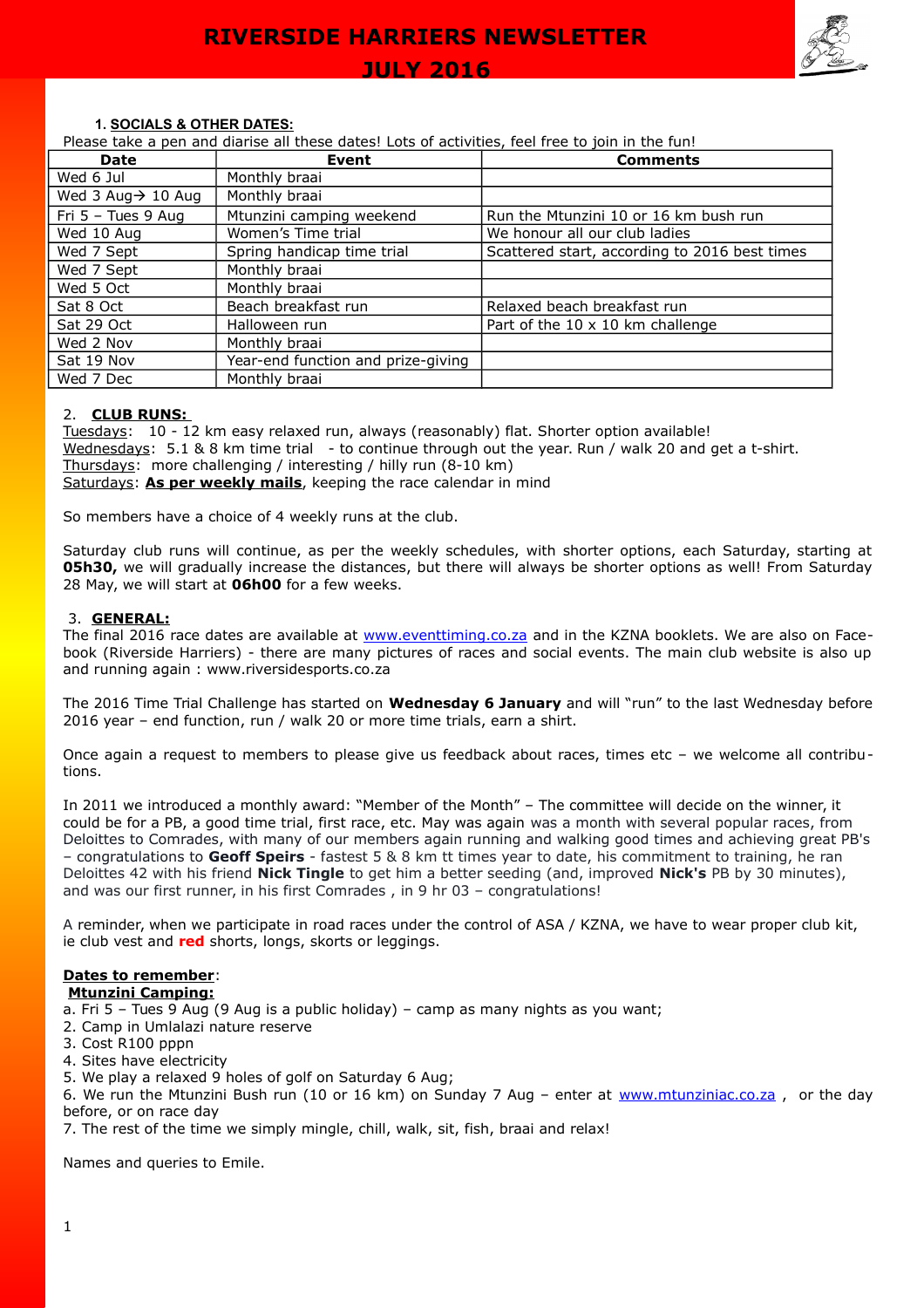

Important note: we as Riverside Harriers promote a policy of NO LITTERING – so during races, please try and throw sachets in the allocated bins or boxes, even if you have to run with an empty sachet to the next water table.

#### \*\*\*\*\*\*\*\*\*\*\*\*\*\*\*\*\*\*\*\*\*\*\*\*\*\*\*\*\*\*\*\*\*

The 2016 **MOST MILEAGE** competition has started - this is a fun competition, anybody can participate, simply send us your monthly mileage (running races, training, walking - not treadmill running, sleepwalking, swimming, cycling!). Mileage must be received before the 15th of the next month, or you forfeit the km's for that month. There is a trophy for the winner!! As an incentive, Certificates will be awarded to runners achieving more than 1000 km, and walkers who do more than 500 km. The 2015 winner was a walker, the legendary **Barry Marshall.**

| Name                  | Jan                      | Feb                      | March                    | Apr                          | May                      | Total            |
|-----------------------|--------------------------|--------------------------|--------------------------|------------------------------|--------------------------|------------------|
| Nicola Hewitt         | 310                      | 322                      | 296.8                    | 390.5                        | $\overline{304}$         | 1623.3           |
| Tarryn Payne          | 271.43                   | 253                      | 307                      | 405                          | 304.5                    | 1540.93          |
| Sally Botha           | 220                      | 228.8                    | 257                      | 380.7                        | 243.5                    | 1329.8           |
| <b>Scott Couper</b>   | $\overline{214}$         | 198                      | 281                      | 289.6                        | 282.2                    | 1264.8           |
| Chantel Robins        | 241.62                   | 84                       | 218.67                   | 329.31                       | 284.9                    | 1198.5           |
| Johann van Rooyen     | 256                      | 244                      | 204                      | 218                          | 253                      | 1175             |
| Ivan Freese           | $\overline{207}$         | 196.47                   | 258.38                   | 279.89                       | 206.27                   | 1148.01          |
| Dale Johnson          | 198                      | 218                      | 266                      | 230.5                        | 228.6                    | 1141.1           |
| Andrea Moroney        | 308                      | 253                      | 197                      | 297                          | 78                       | 1133             |
| Terri Atkinson        | 237                      | 164                      | $\overline{227}$         | 264                          | $\overline{214}$         | 1106             |
| Michelle Maharaj      | 71.56                    | 204.92                   | 267.21                   | 302                          | 236                      | 1081.71          |
| Ann Turner            | 130                      | 226                      | 204                      | 209                          | 222                      | 991              |
| Jana Niehaus          | 178                      | 150                      | 195                      | $\overline{206}$             | 205                      | $\overline{934}$ |
| Tamlyn Reid           | 178                      | 158                      | 181                      | 208                          | 79.5                     | 894.5            |
| Alison Chadwick       | 210.36                   | 155                      | 152                      | $\overline{135}$             | 171.5                    | 823.86           |
| Jaco Smith            | 185.3                    | 105.77                   | 183.91                   | 176.27                       | 168.89                   | 820.14           |
| Rob Goldman           | 205                      | 149                      | 160                      | 140                          | 154                      | 808              |
| Ampie Niehaus         | 289                      | 152                      | 233                      | 93                           | $\overline{35}$          | 802              |
| Andries Nkuna         | 153                      | 130                      | 184.2                    | 193                          | 138                      | 798.2            |
| <b>Bruce Anderson</b> | 133                      | 160                      | 107                      | 198                          | 188                      | 786              |
| <b>Ted Liddiatt</b>   | 139                      | 147.2                    | 153                      | 139.1                        | 131.1                    | 709.4            |
| Candice Jenkinson     | 143.25                   | 149.23                   | 156.83                   | 113.3                        | 139.7                    | 702.31           |
| Pam Jones             | 129                      | 108                      | 182                      | 271.2                        | $\overline{\phantom{a}}$ | 690.2            |
| Elsie du Buisson(W)   | 110.7                    | 29.7                     | 152.35                   | 205.4                        | 189                      | 687.15           |
| Margie Liddiatt       | 139                      | 137.2                    | 143                      | 127.1                        | 121.1                    | 668              |
| Lee-Anne Steward      | 103.41                   | 134.36                   | 93                       | 116                          | 176.4                    | 623.17           |
| Sally Goldman         | 138.5                    | 136                      | 133                      | 97                           | 113                      | 617              |
| Clare Mangan          | 145                      | 150                      | $\overline{30}$          | 110                          | 131                      | 566              |
| Leslie Ogle (W)       | 81                       | 51                       | 230                      | 123                          | 78                       | 563              |
| Rob Scholtz           | 124                      | 98                       | 111                      | 104                          | 82                       | 519              |
| Gale Viljoen          | 112                      | 152                      | 80                       | 79                           | 75                       | 498              |
| Margaret Marshall     | 106                      | 85                       | 80                       | 156                          | 65                       | 492              |
| Emile Streicher       | 173                      | 60                       | $\overline{73}$          | $\overline{54}$              | 124                      | 484              |
| Chris Doorasamy       | $\overline{96}$          | $\overline{96}$          | 62.5                     | $\overline{73}$              | 140.1                    | 467.6            |
| Angela Parry          | $\frac{1}{2}$            | 131                      | 123                      | 119                          | 64                       | 437              |
| Debbie Marshall       | 198                      | 106                      | $\overline{95}$          | $\overline{12}$              | $\overline{22}$          | 433              |
| <b>Grant Horner</b>   | $\overline{228}$         | 45.5                     | $\overline{56}$          | $\frac{97.5}{ }$             | $\overline{0}$           | 427              |
| Bobby Horsfield       | 135                      | 108                      | 67                       | 101                          | $\frac{1}{2}$            | 411              |
| Barry Marshall (W)    | $\overline{35}$          | 60                       | 65                       | 125                          | $\overline{70}$          | 356              |
| Juanita Sutton (W)    | $\blacksquare$           | 100                      | $\overline{52.6}$        | 95.7                         | 88.6                     | 336.9            |
| Rosslyn Doorasamy     | 14                       | 58                       | 40.5                     | 71                           | 101.5                    | 285              |
| <b>Helen Marshall</b> | 93.79                    | $\frac{1}{2}$            | $\frac{1}{2}$            | $\overline{a}$               | $\frac{1}{2}$            | 93.79            |
| Dave Nicholls         | $\overline{\phantom{a}}$ | $\overline{\phantom{a}}$ | $\overline{\phantom{a}}$ | $\qquad \qquad \blacksquare$ | 159                      | 159              |
| Janis Nicholls        | $\overline{a}$           | $\blacksquare$           | $\equiv$                 | $\Box$                       | 71                       | 71               |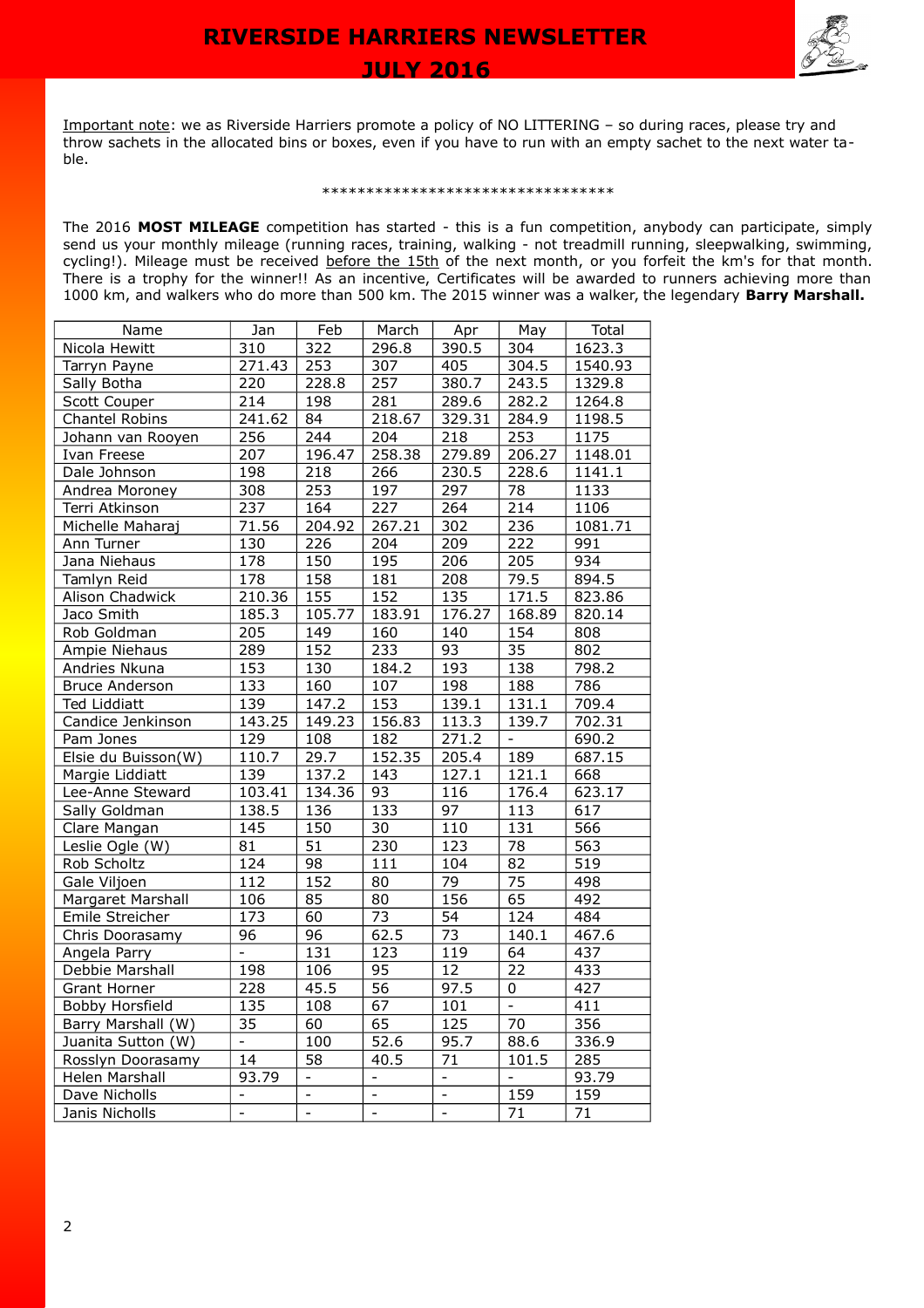

# 1. **The 2016 10x10 Challenge**

To encourage members to **participate** in 10 km races, we have introduced a 10 km competition in 2010: THE 10 X 10 KM CHALLENGE - participate in these 10 nominated 10 km events, earn 2 points for participating, earn 1 point for every time you improve your previous best time, then we will have the 10 km King at the end of the competition. Everybody welcome to participate. The 2015 winner was **Glynnis Scallan. Please send us your times, in case we do not get race results**.

- 1. 24 Jan : Kearsney
- 2. 6 March :Stella
- 3. 20 March : Gaterite / Verulam
- 4.. 17 April : Tongaat
- 5. 8 May :Durban City **CANCELLED REPLACED BY RACE ON 2 OCTOBER**
- 6. 15 May : Starling Plumbers / Mt Edgecombe
- 7. 10 July : Forest 10 km
- 8. 21 Aug : Durban Runner
- 9. 11 Sept : SAPS
- 10. 2 Oct: Newlands 10 km **NEW!**
- 11. 29 October : Our own club Halloween run get points for taking part, no times recorded

It is looking very crowded at the top!

| Name                  | Kearsney                 | Stella                   | Gate                     | Tong                     | <b>MEV</b>                   | For | Total           |
|-----------------------|--------------------------|--------------------------|--------------------------|--------------------------|------------------------------|-----|-----------------|
| Monique Ward          | 56:39                    | 50:08                    | 49:47                    | 48:38                    | 47:53                        |     | 14              |
| <b>Brett Ward</b>     | 74:45                    | 66:00                    | 64:08                    | 63:14                    | 60:58                        |     | 14              |
| Liesl Quinn           | 77:47                    | 72:58                    | 72:16                    | 69:12                    | 67:28                        |     | 14              |
| Rose Whittington      | 100:05                   | 96:22                    | 92:45                    | 91:37                    | 89:06                        |     | $\overline{14}$ |
| <b>Ted Liddiatt</b>   | 71:51                    | 75:15                    | 65:40                    | 62:36                    | 62:35                        |     | 13              |
| Di Ching              | 89:06                    | 82:49                    | 82:03                    | 81:03                    | 81:30                        |     | $\overline{13}$ |
| Patrick Rostenne      | 73:53                    | 65:54                    | 66:25                    | 64:00                    | 61:11                        |     | 13              |
| Tracy Blakeway        | 100:04                   | 96:22                    | 97:22                    | 92:57                    | 93:43                        |     | $\overline{12}$ |
| Margie Liddiatt       | 77:35                    | 80:03                    | 74:01                    | 70:38                    | 71:26                        |     | $\overline{12}$ |
| Llewellyn Anderson    | 77:49                    | 72:57                    | $\blacksquare$           | 69:12                    | 67:28                        |     | $\overline{11}$ |
| Fiona Calitz          |                          | 82:30                    | 78:46                    | 75:56                    | 72:30                        |     | 11              |
| Emile Streicher       | 74:45                    | 66:00                    | $\equiv$                 | 63:14                    | 60:58                        |     | $\overline{11}$ |
| Juanita Sutton        |                          | 88:56                    | 90:39                    | 87:57                    | 84:36                        |     | 10              |
| Janis Nicholls        | $\overline{a}$           | 97:19                    | 98:52                    | 94:16                    | 91:08                        |     | $\overline{10}$ |
| Gale Viljoen          | 90:46                    | 75:15                    | 75:47                    | 85:36                    | $\overline{\phantom{a}}$     |     | $\overline{9}$  |
| Helen Marshall        | 82:01                    | 75:16                    | 75:11                    | ÷                        | $\qquad \qquad \blacksquare$ |     | $\overline{8}$  |
| Lindsey Rogerson      | $\equiv$                 | 50:55                    | $\blacksquare$           | 50:00                    | 46:30                        |     | $\overline{8}$  |
| Zandile Dlamini       | $\equiv$                 | 85:57                    | 77:24                    |                          | 80:00                        |     | $\overline{7}$  |
| Candice Jenkinson     | 75:02                    | 67:20                    |                          |                          |                              |     | $\overline{5}$  |
| Rob Scholtz           | 61:15                    | 52:34                    | $\Box$                   | ÷,                       | $\equiv$                     |     | $\overline{5}$  |
| <b>Tracey Chalker</b> | 66:55                    | 60:14                    | $\Box$                   | ÷,                       | $\overline{\phantom{a}}$     |     | $\overline{5}$  |
| Renier Pretorius      | 67:49                    | 67:19                    | $\frac{1}{2}$            | $\overline{\phantom{0}}$ | $\overline{\phantom{0}}$     |     | $\overline{5}$  |
| Simon Chalker         | 66:53                    | 60:14                    | $\bar{\phantom{a}}$      | $\overline{\phantom{0}}$ | $\frac{1}{2}$                |     | $\overline{5}$  |
| Kim Robinson          | 74:30                    | 68:06                    | $\overline{\phantom{a}}$ | $\overline{\phantom{0}}$ |                              |     | $\overline{5}$  |
| Sarah McVicar         | 86:57                    | 85:57                    | $\frac{1}{2}$            | $\overline{a}$           | $\overline{a}$               |     | $\overline{5}$  |
| Leslie Ogle           | 97:35                    | 90:25                    | $\frac{1}{2}$            | $\overline{\phantom{0}}$ | $\overline{\phantom{0}}$     |     | $\overline{5}$  |
| Elsie du Buisson      |                          | 88:13                    | 83:28                    | $\overline{\phantom{0}}$ | $\overline{\phantom{0}}$     |     | $\overline{5}$  |
| Jaco van Schalkwyk    | 65:23                    | 62:46                    | $\overline{\phantom{a}}$ | $\overline{\phantom{0}}$ | $\frac{1}{2}$                |     | $\overline{5}$  |
| Lea Hollinshead       | $\overline{\phantom{a}}$ | 78:15                    | $\equiv$                 | $\overline{a}$           | 69:47                        |     | $\overline{5}$  |
| Tracey Wittstock      | $\overline{a}$           |                          | 79:14                    |                          | 75:20                        |     | $\overline{5}$  |
| Clare Mangan          | $\overline{a}$           | $\overline{a}$           | $\mathbf{r}$             | 60:20                    | 59:27                        |     | $\overline{5}$  |
| Chris Doorasamy       |                          | 86:27                    | 87:00                    |                          | $\overline{\phantom{0}}$     |     | 4               |
| Eric Prange           | $\overline{a}$           | 47:03                    | 47:42                    | $\blacksquare$           | $\overline{\phantom{0}}$     |     | $\overline{4}$  |
| Dave Nicholls         | 93:46                    | 97:19                    | $\overline{\phantom{a}}$ | $\overline{\phantom{0}}$ | $\qquad \qquad \blacksquare$ |     | $\overline{4}$  |
| Michelle Maharaj      | 68:45                    |                          | $\overline{\phantom{a}}$ | ÷,                       |                              |     | $\overline{2}$  |
| Neil Gibb             | 66:51                    | $\overline{a}$           | $\overline{a}$           | $\overline{a}$           | $\overline{a}$               |     | $\overline{2}$  |
| Sandy Jenkins         | 75:01                    | $\blacksquare$           | $\blacksquare$           | $\overline{\phantom{0}}$ | $\overline{\phantom{0}}$     |     | $\overline{2}$  |
| Maxine Stobart        | 66:52                    | $\overline{a}$           | $\overline{\phantom{a}}$ | $\overline{\phantom{0}}$ | $\qquad \qquad \blacksquare$ |     | $\overline{c}$  |
| Janine Fokkens        | 82:03                    | $\overline{\phantom{a}}$ | $\bar{\phantom{a}}$      | $\blacksquare$           | $\qquad \qquad -$            |     | $\overline{2}$  |
| Melanie Wagner        | 71:00                    | $\overline{a}$           | $\overline{a}$           |                          | $\overline{a}$               |     | $\overline{2}$  |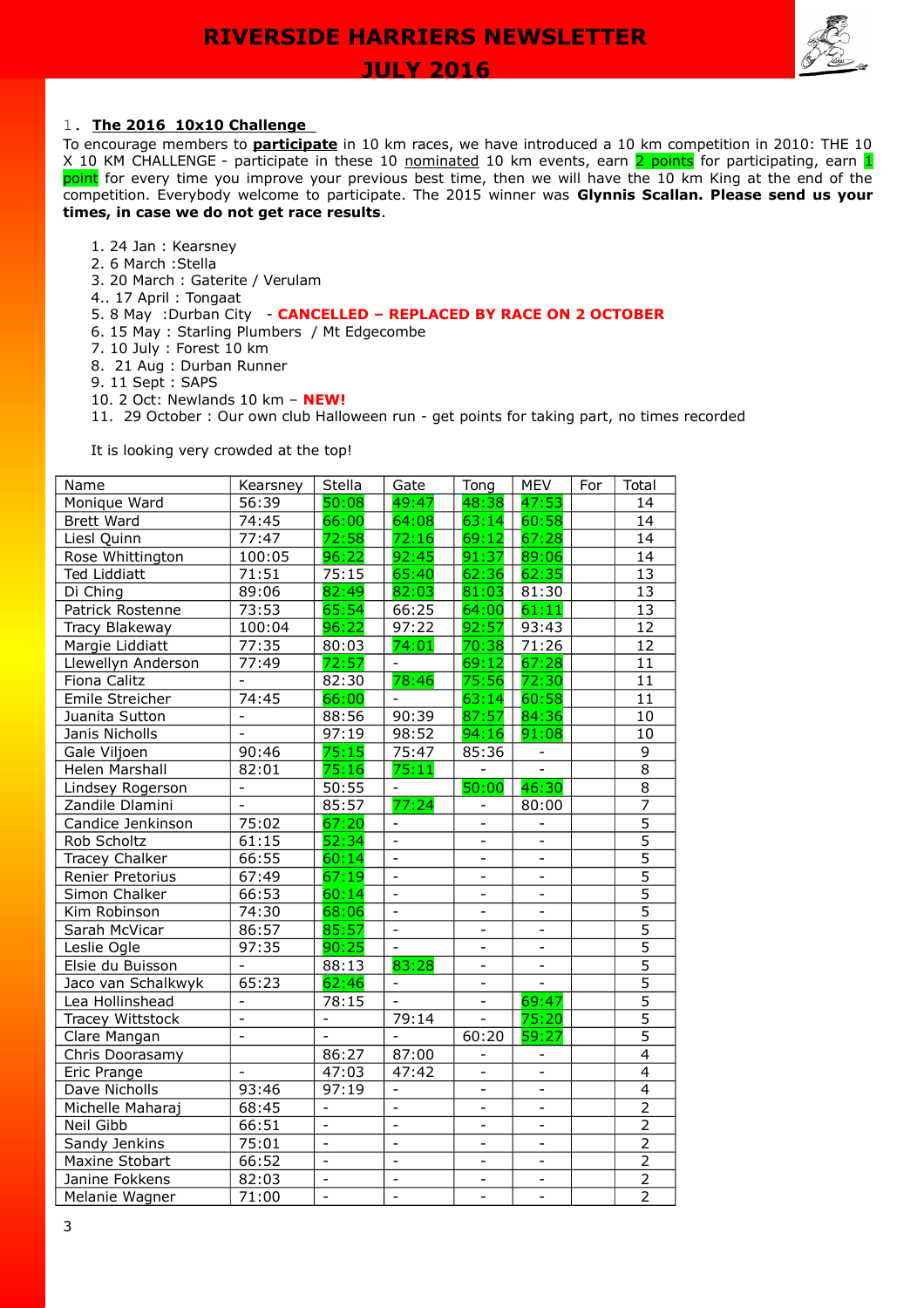# **JULY 2016**

| <b>Nigel Sherriff</b> | 71:00 |        | $\overline{\phantom{0}}$ |       | 2                        |
|-----------------------|-------|--------|--------------------------|-------|--------------------------|
| Eileen Durand         | 78:31 |        |                          |       | $\mathcal{P}$            |
| Antone van Rooyen     | 78:35 |        |                          |       | $\mathcal{P}$            |
| Jane Brett            | 98:17 |        |                          |       | $\mathcal{P}$            |
| Greg Labuschagne      |       | 59:37  |                          |       | $\overline{\phantom{a}}$ |
| Tamlyn Reid           |       | 59:12  |                          |       | $\overline{\phantom{a}}$ |
| Wessel Cronje         |       | 56:14  | ۰                        |       | $\overline{2}$           |
| Taryn Mundell         |       | 59:41  | ۰                        |       | $\overline{2}$           |
| Amylyn Kyle           |       | 50:09  | $\overline{\phantom{0}}$ |       | $\overline{\phantom{a}}$ |
| Mandy Skye            |       | 62:16  | ۰                        |       | $\mathcal{P}$            |
| Alison Chadwick       |       | 64:58  | ۰                        |       | 2                        |
| Jaco Pretorius        |       | 67:20  | $\overline{\phantom{0}}$ |       | 2                        |
| Tezz Olds             |       | 78:14  |                          |       | $\overline{2}$           |
| Robyn Mcmenemey       |       | 108:11 | $\overline{\phantom{0}}$ |       | 2                        |
| Heidi Sclanders       |       | 82:45  |                          |       | $\overline{2}$           |
| Geraldine Cronje      |       |        | 60:16                    |       | 2                        |
| Taryn Brown           |       |        | 67:51                    |       | $\mathcal{P}$            |
| Barbara Florence      |       |        |                          | 59:17 | $\mathcal{P}$            |
|                       |       |        |                          |       |                          |

Here are the 2016 Time Trial best time trial times to date, as on **Wednesday 22 June.** For reference, we have included everybody's 2015 best times. Where the 2016 time is an improvement, we have highlighted in <mark>green.</mark> Great to see so many **greens** already!

| Pos             | Name - 5.1 km         | Time  | 2015                     | Pos             | Name - 8 km           | Time  | 2015  |
|-----------------|-----------------------|-------|--------------------------|-----------------|-----------------------|-------|-------|
| $\mathbf{1}$    | Geoff Speirs          | 21:06 |                          | $\mathbf{1}$    | Geoff Speirs          | 32:55 |       |
| $\overline{2}$  | Andries Nkuna         | 21:21 | 22:42                    | $\overline{2}$  | Wessel Cronje         | 33:05 | 40:27 |
| $\overline{3}$  | Eric Prange           | 21:56 | 23:52                    | $\overline{3}$  | Scott Couper          | 33:46 | 34:41 |
| $\overline{4}$  | Wessel Cronje         | 21:57 | 23:45                    | $\overline{4}$  | Jaco Smith            | 34:39 | 37:14 |
| $\overline{5}$  | Jaco Smith            | 21:59 | 22:20                    | $\overline{5}$  | Greg Labuschagne      | 34:58 |       |
| 6               | James Boyes           | 21:59 |                          | 6               | Andries Nkuna         | 34:59 |       |
| 7               | Greg Labushagne       | 22:06 | 23:20                    | $\overline{7}$  | Eric Prange           | 35:28 | 38:12 |
| 8               | <b>Bruce Anderson</b> | 22:23 | 22:53                    | 8               | Dave Elliot           | 37:04 |       |
| $\overline{9}$  | Nigel Sheriff         | 22:35 | 24:05                    | 9               | Dale Johnson          | 37:08 | 38:57 |
| 10              | Jana Niehaus          | 22:55 | 22:47                    | 10              | Nic Tingle            | 37:29 |       |
| 11              | Dumisani Shoyise      | 23:00 | 22:37                    | 11              | Ryan Morgan           | 37:45 | 37:55 |
| $\overline{12}$ | Robyn Pitot           | 23:06 | 23:03                    | 12              | <b>Bruce Anderson</b> | 38:05 |       |
| $\overline{13}$ | Rob Goldman           | 23:37 | 24:05                    | 13              | Craig Speirs          | 38:27 | 38:18 |
| 14              | Nicola Hewitt         | 23:41 | 21:17                    | 14              | Rob Goldman           | 38:46 | 40:58 |
| $\overline{15}$ | Ryan Morgan           | 23:44 | 24:26                    | 15              | Larry Wood            | 38:51 | 38:58 |
| 16              | Jaco van Schalkwyk    | 23:49 | 22:44                    | 16              | Monique Ward          | 38:52 |       |
| $\overline{17}$ | Monique Ward          | 24:06 | 25:26                    | 17              | Dumisani Shoyise      | 39:42 | 36:15 |
| $\overline{18}$ | <b>Brad Rochat</b>    | 24:09 | 24:49                    | 18              | Terri Atkinson        | 39:51 | 38:08 |
| 19              | Nicolus Tingle        | 24:18 |                          | 19              | Ampie Niehaus         | 40:18 | 39:40 |
| 20              | Larry Wood            | 24:31 | 25:05                    | 20              | Njabula Dlamini       | 40:19 |       |
| 21              | Rob Scholtz           | 24:35 | 24:57                    | 21              | Sally Botha           | 40:42 | 40:30 |
| 22              | Taryn Payne           | 24:36 |                          | 22              | Alvinesh Sookoo       | 41:05 | 44:08 |
| $\overline{23}$ | Neil Gibb             | 24:38 | 23:09                    | 23              | <b>Nick Tingle</b>    | 41:17 |       |
| 24              | Craig Speirs          | 24:39 | 22:53                    | 24              | Rojean Hanekom        | 41:14 |       |
| $\overline{25}$ | Alvinesh Sookoo       | 24:39 | 24:33                    | 25              | Jana Niehaus          | 42:45 | 35:27 |
| $\overline{26}$ | Terri Atkinson        | 24:40 | 23:09                    | 26              | Tarryn Payne          | 43:09 |       |
| $\overline{27}$ | Dale Johnson          | 24:59 | 25:08                    | 27              | Nicola Hewitt         | 43:45 | 34:46 |
| $\overline{28}$ | Lindsey Rogerson      | 25:18 | 24:44                    | 28              | Chantel Robins        | 43:45 | 45:35 |
| $\overline{29}$ | Emile Streicher       | 25:29 | 27:40                    | 29              | Tamlyn Reid           | 43:51 | 44:42 |
| 30              | Maxine Stobart        | 25:37 | 26:48                    | 30              | Neil Gibb             | 43:56 | 43:20 |
| $\overline{31}$ | Njabulo Dlamini       | 25:39 | 25:58                    | $\overline{31}$ | Vicki Freemantle      | 44:18 | 44:14 |
| 32              | Zoe Papadakis         | 25:40 | $\overline{\phantom{a}}$ | 32              | Vinnie Papenfus       | 44:23 |       |
| $\overline{33}$ | Simon Hoff            | 25:46 | $\overline{\phantom{a}}$ | 33              | Mandy Skye            | 45:04 |       |
| 34              | Ampie Niehaus         | 25:47 | 24:30                    | 34              | Clare Ramsay          | 47:02 |       |
| $\overline{35}$ | Chantel Robins        | 25:53 | 27:50                    | 35              | Taron Ridsdale        | 47:23 | 46:48 |
| $\overline{36}$ | Rojean Hanekom        | 25:58 | $\overline{\phantom{a}}$ | 36              | Simone Liebenberg     | 47:50 |       |
| $\overline{37}$ | Angie Potgieter       | 26:50 | $\overline{\phantom{a}}$ | 37              | Clare Mangan          | 48:40 | 45:07 |
| $\overline{38}$ | Clare Ramsay          | 26:58 |                          | $\overline{38}$ | Debbie Marshall       | 49:07 | 48:54 |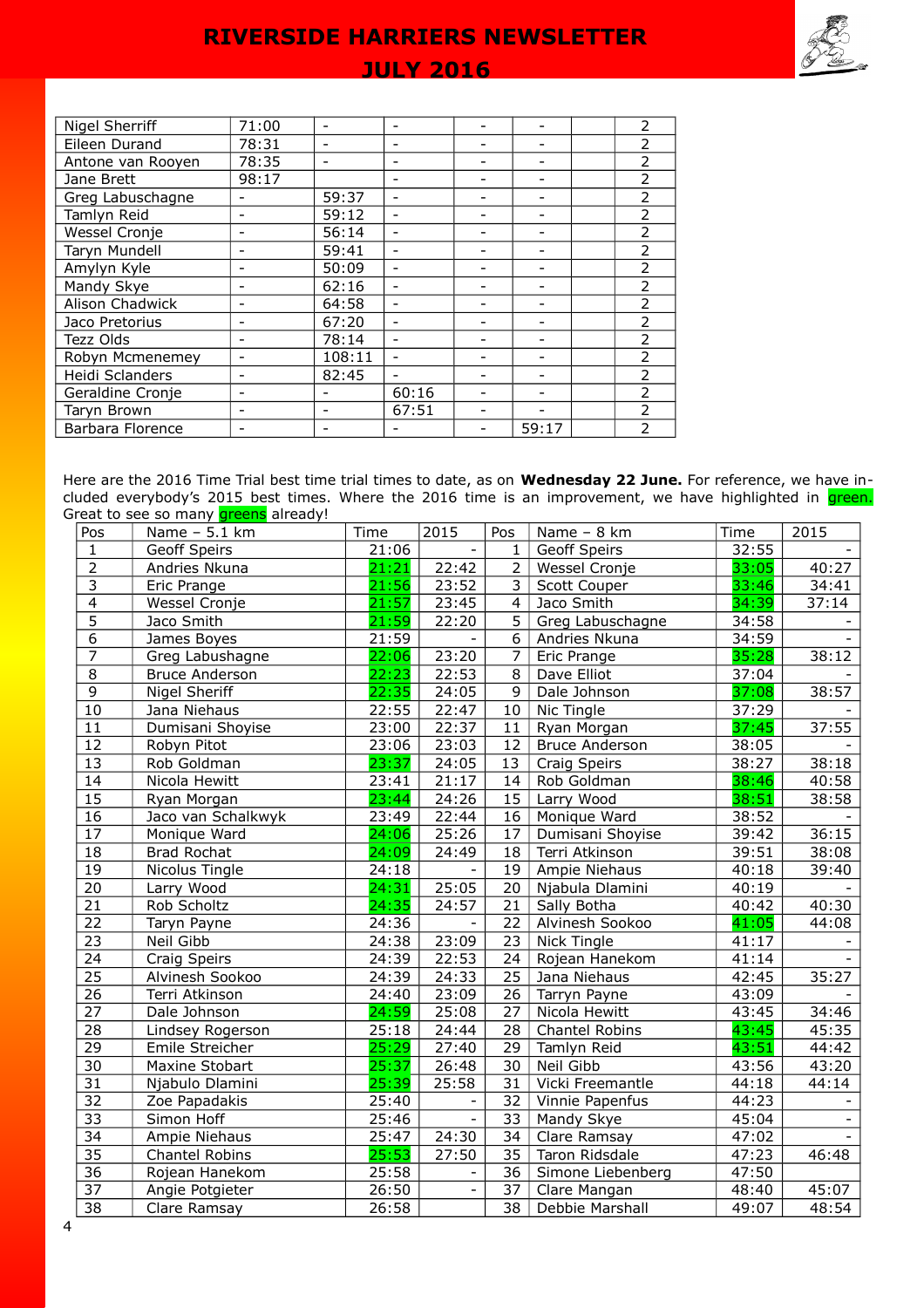

# **JULY 2016**

| 39              | Mike Fell              | 27:00 | $\blacksquare$           | 39 | Sandy Jenkins | 52:37 | 48:29 |
|-----------------|------------------------|-------|--------------------------|----|---------------|-------|-------|
| 40              | Taron Ridsdale         | 27:01 | 26:54                    | 40 | Eileen Durand | 55:11 |       |
| 41              | Sally Botha            | 27:03 | 23:05                    | 41 | Gale Viljoen  | 69:56 | 59:05 |
| 42              | Izanne Jacobs          | 27:11 |                          | 42 | Lynn Wallis   | 69:56 | 63:00 |
| 43              | Scott Couper           | 27:19 | 24:29                    |    |               |       |       |
| 44              | Taryn Mundell          | 27:20 | 26:20                    |    |               |       |       |
| 45              | Vicki Freemantle       | 27:32 | 27:05                    |    |               |       |       |
| 46              | Lawrence Avis          | 27:37 | 28:27                    |    |               |       |       |
| 47              | <b>Brett Ward</b>      | 27:46 | 33:04                    |    |               |       |       |
| 48              | Mandy Skye             | 27:55 |                          |    |               |       |       |
| 49              | Andrew Perkins         | 28:04 | 28:21                    |    |               |       |       |
| 50              | Taryn Brown            | 28:17 | 24:53                    |    |               |       |       |
| 51              | <b>Baron Combrinck</b> | 28:24 | 28:23                    |    |               |       |       |
| 52              | Krystel Terblanche     | 28:28 | 27:01                    |    |               |       |       |
| 53              | Asanda Sigodi          | 28:41 |                          |    |               |       |       |
| 54              | Sithe Mgubane          | 28:41 | $\sim$                   |    |               |       |       |
| 55              |                        |       |                          |    |               |       |       |
|                 | Mike Lock              | 28:44 | 28:00                    |    |               |       |       |
| 56              | Michelle Maharaj       | 28:45 | 28:21                    |    |               |       |       |
| 57              | Angela Parry           | 28:48 |                          |    |               |       |       |
| 58              | Candice Jenkinson      | 28:50 | 30:22                    |    |               |       |       |
| 59              | Melanie Wagner         | 28:53 |                          |    |               |       |       |
| 60              | Geraldine Cronje       | 28:54 | 26:14                    |    |               |       |       |
| 61              | Inga Good              | 28:55 |                          |    |               |       |       |
| 62              | Simone Liebenberg      | 29:07 |                          |    |               |       |       |
| 63              | Tamlyn Reid            | 29:08 | 27:05                    |    |               |       |       |
| 64              | Kris Breytenbach       | 29:18 |                          |    |               |       |       |
| 65              | Izanne Jacobs          | 29:22 |                          |    |               |       |       |
| 66              | Clare Mangan           | 29:30 | 29:52                    |    |               |       |       |
| 67              | Elizabeth Perkins      | 29:32 | 27:33                    |    |               |       |       |
| 68              | Vinnie papenfus        | 29:43 |                          |    |               |       |       |
| 69              | Alison Chadwick        | 29:56 | 31:38                    |    |               |       |       |
| 70              | Claudia Belcher        | 29:58 |                          |    |               |       |       |
| 71              | Bronwyn Kirk           | 30:00 | 39:00                    |    |               |       |       |
| 72              | Lee-Anne Lock          | 30:04 | 28:00                    |    |               |       |       |
| $\overline{73}$ | Kim Robinson           | 30:04 |                          |    |               |       |       |
| 74              | Debra Symington        | 30:58 | 30:18                    |    |               |       |       |
| $\overline{75}$ | Jaco Pretorius         | 31:00 | 31:22                    |    |               |       |       |
| 76              | Patrick Rostenne       | 31:10 | 32:29                    |    |               |       |       |
| 77              | Sandy Jenkins          | 31:12 | 29:25                    |    |               |       |       |
| 78              | Di Cilliers            | 31:44 | $\overline{\phantom{a}}$ |    |               |       |       |
| 79              | Debbie Marshall        | 31:46 | 28:41                    |    |               |       |       |
| 80              | Helen Marshall         | 31:58 | 32:28                    |    |               |       |       |
| 81              | Eileen Durand          | 33:01 | 33:51                    |    |               |       |       |
| 82              | Tezz Olds              | 33:45 |                          |    |               |       |       |
| 83              | Keith Calitz           | 34:00 |                          |    |               |       |       |
| 84              | Lee Wearne             | 34:30 |                          |    |               |       |       |
| 85              |                        | 34:44 |                          |    |               |       |       |
|                 | Tracy Wittstock (W)    | 34:50 | 36:28                    |    |               |       |       |
| 86              | Sally Goldman (W)      |       | 37:59                    |    |               |       |       |
| 87              | Brent Payne            | 34:57 |                          |    |               |       |       |
| 88              | Noreen Everton         | 35:00 | 33:00                    |    |               |       |       |
| 89              | Zandile Dlamini        | 35:04 | 34:00                    |    |               |       |       |
| 90              | Fiona Calitz (W)       | 35:50 | 39:06                    |    |               |       |       |
| 91              | Lea Hollinshead        | 35:52 |                          |    |               |       |       |
| 92              | Leanne Douglas         | 36:00 | 37:35                    |    |               |       |       |
| 93              | Michelle Lardant       | 36:03 |                          |    |               |       |       |
| 94              | Gale Viljoen           | 36:10 | 35:01                    |    |               |       |       |
| 95              | Janine Fokkens         | 36:48 |                          |    |               |       |       |
| 96              | Richard Aitken         | 37:20 |                          |    |               |       |       |
| 97              | Lynne Wallis (W)       | 37:23 | 40:24                    |    |               |       |       |
| 98              | Claire Kotze           | 39:06 | 37:28                    |    |               |       |       |
| 99              | Taryn Stubbs           | 39:06 | 38:08                    |    |               |       |       |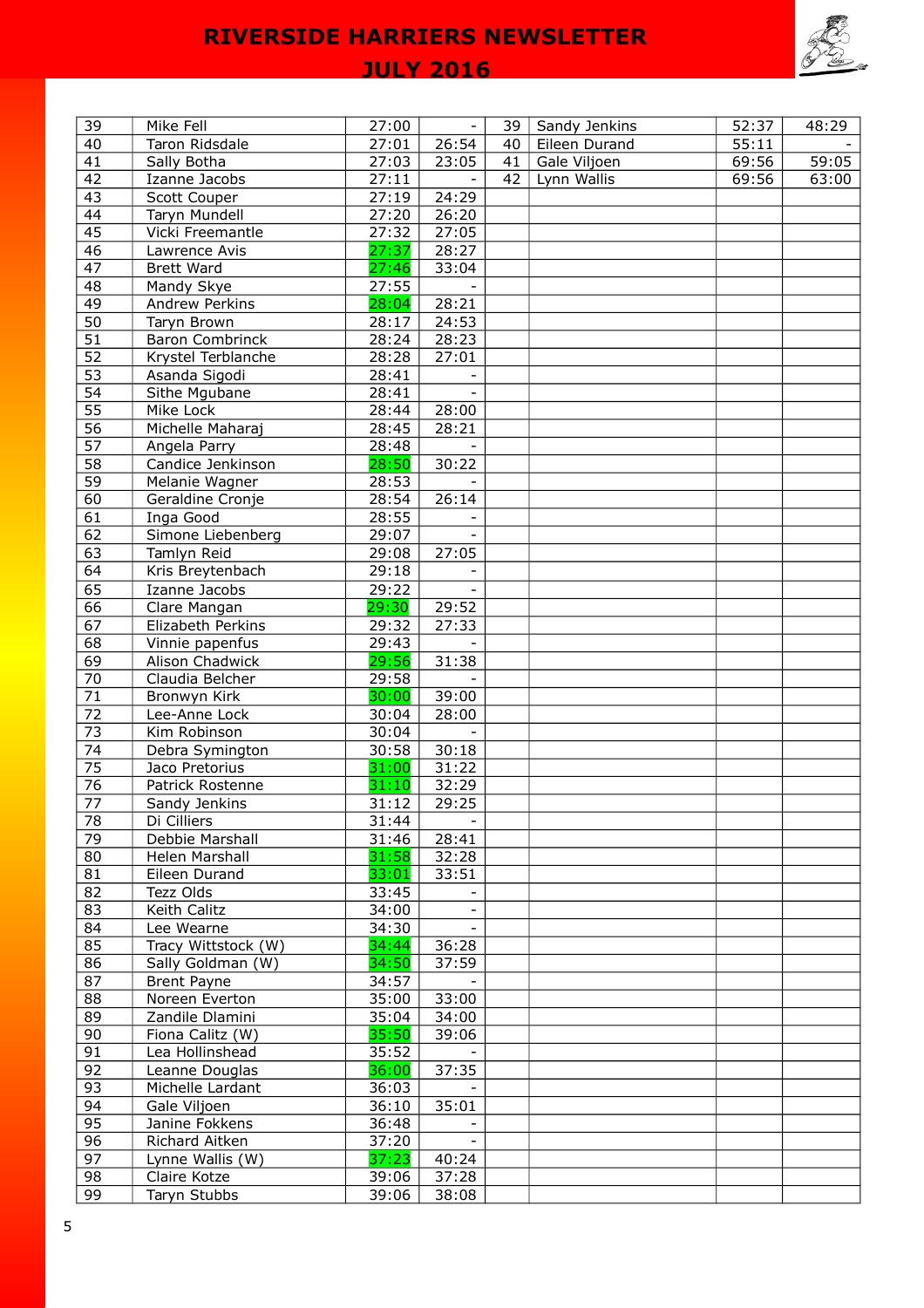# **JULY 2016**

| 100              | Angela Lardant        | 39:10 |       |  |  |  |
|------------------|-----------------------|-------|-------|--|--|--|
|                  |                       |       |       |  |  |  |
| 101              | Louis Botha           | 39:21 | 38:20 |  |  |  |
| 102              | Chris Doorasamy       | 39:41 | 39:23 |  |  |  |
| 103              | Rosslyn Doorasamy     | 40:00 |       |  |  |  |
| 104              | Sarah McVicar         | 40:17 | 39:39 |  |  |  |
| 105              | Margaret Marshall     | 40:49 |       |  |  |  |
| 106              | Elsie du Buisson (W)  | 41:05 | 38:35 |  |  |  |
| 107              | Juanita Sutton (W)    | 42:07 |       |  |  |  |
| 108              | Di Ching (W)          | 42:10 | 40:25 |  |  |  |
| 109              | Jackie Botha          | 42:10 |       |  |  |  |
| 110              | Leslie Ogle (W)       | 43:57 | 44:42 |  |  |  |
| $\overline{111}$ | Rose Whittington (W)  | 44:15 | 42:48 |  |  |  |
| 112              | Neela Naidoo (W)      | 44:30 | 44:13 |  |  |  |
| $\overline{113}$ | Cathy Coates          | 46:00 | 46:00 |  |  |  |
| 114              | Tracy Blakeway (W)    | 46:23 | 43:09 |  |  |  |
| $\overline{115}$ | Sumita Ramgareeb (W)  | 46:55 | 47:00 |  |  |  |
| 116              | Ingrid Knott (W)      | 47:24 | 46:00 |  |  |  |
| 117              | Adele Allison (W)     | 49:00 | 41:35 |  |  |  |
| 118              | Felicity Holbrook (W) | 49:10 |       |  |  |  |
| $\overline{119}$ | Barbara Rankin (W)    | 50:00 |       |  |  |  |
| 120              | Juliette Spence (W)   | 50:00 | 43:20 |  |  |  |
| (111)            | $M_{\odot}$           |       |       |  |  |  |

(W) – Walker

The 2016 Time Trial Challenge has started - run 20 or more Time trials until prize-giving, and win a t-shirt – there is a trophy for the person who runs the most time trials. Status as on **Wednesday 22 June:**

| No.                       | Name                     | 5.1 km          | 8 km                      | Total                    |
|---------------------------|--------------------------|-----------------|---------------------------|--------------------------|
| $\mathbf{1}$              | <b>Alvinesh Sookoo</b>   | $\overline{15}$ | 8                         | 23                       |
| $\overline{2}$            | <b>Craig Speirs</b>      | 10              | 11                        | 21                       |
| $\overline{\overline{3}}$ | <b>Candice Jenkinson</b> | 20              |                           | 20                       |
| $\overline{4}$            | <b>Rose Whittington</b>  | $\overline{20}$ |                           | 20                       |
| $\overline{5}$            | Emile Streicher          | 18              |                           | 18                       |
| $\overline{6}$            | Greg Labuschagne         | $\overline{11}$ | $\frac{7}{2}$             | 18                       |
| $\overline{7}$            | Eileen Anderson          | $\overline{16}$ |                           | 18                       |
| $\overline{8}$            | Di Ching                 | $\overline{17}$ |                           | $\overline{17}$          |
| $\overline{9}$            | Geoff Speirs             | $\overline{7}$  | $10\,$                    | 17                       |
| 10                        | Jaco Smith               | $\overline{10}$ | $\overline{7}$            | 17                       |
| 11                        | Tracy Wittstock          | $\overline{16}$ |                           | 16                       |
| 12                        | Debbie Marshall          | 13              | $\overline{\mathbf{3}}$   | $\overline{\mathbf{16}}$ |
| $\overline{13}$           | Jackie Botha             | $\overline{16}$ |                           | 16                       |
| 14                        | Dale Johnson             | $\overline{5}$  | 11                        | 16                       |
| 15                        | Tamlyn Reid              | $\overline{9}$  | $\overline{7}$            | 16                       |
| 16                        | Louis Botha              | 15              |                           | 15                       |
| 17                        | Ampie Niehaus            | $\overline{11}$ | $\overline{3}$            | 14                       |
| 18                        | Lynn Wallis              | 13              | $\overline{1}$            | 14                       |
| $\overline{19}$           | Kim Robinson             | 14              |                           | 14                       |
| 20                        | Vicki Freemantle         | $\overline{9}$  | $\overline{5}$            | 14                       |
| 21                        | Nicolus Tingle           | $\overline{5}$  | 9                         | $\overline{14}$          |
| 22                        | Alison Chadwick          | $\overline{14}$ |                           | 14                       |
| $\overline{23}$           | Elsie Du Bussion         | $\overline{13}$ |                           | $\overline{13}$          |
| 24                        | Leslie Ogle              | $\overline{13}$ |                           | $\overline{13}$          |
| 25                        | Eric Prange              | 11              | $\overline{2}$            | $\overline{13}$          |
| 26                        | Clare Mangan             | 10              | $\overline{\overline{3}}$ | 13                       |
| 27                        | Helen Marshall           | 12              |                           | 12                       |
| 28                        | Njabulo Dlamini          | $\overline{9}$  | $\overline{3}$            | 12                       |
| 29                        | Andrew Perkins           | $1\overline{2}$ |                           | 12                       |
| $\overline{30}$           | Terri Atkinson           | 10              | $\overline{2}$            | 12                       |
| $\overline{3}1$           | Scott Couper             | $\overline{2}$  | 10                        | 12                       |
| $\overline{32}$           | Fiona Calitz             | $\overline{11}$ |                           | $\overline{11}$          |
| $\overline{33}$           | <b>Bruce Anderson</b>    | $\overline{9}$  | $\overline{2}$            | 11                       |
| $\overline{34}$           | Taron Ridsdale           | $\overline{10}$ | $\overline{1}$            | $\overline{11}$          |
| $\overline{35}$           | Tarryn Payne             | $\overline{8}$  | $\frac{3}{7}$             | $\overline{11}$          |
| $\overline{36}$           | Andries Nkuna            | $\overline{4}$  |                           | $\overline{11}$          |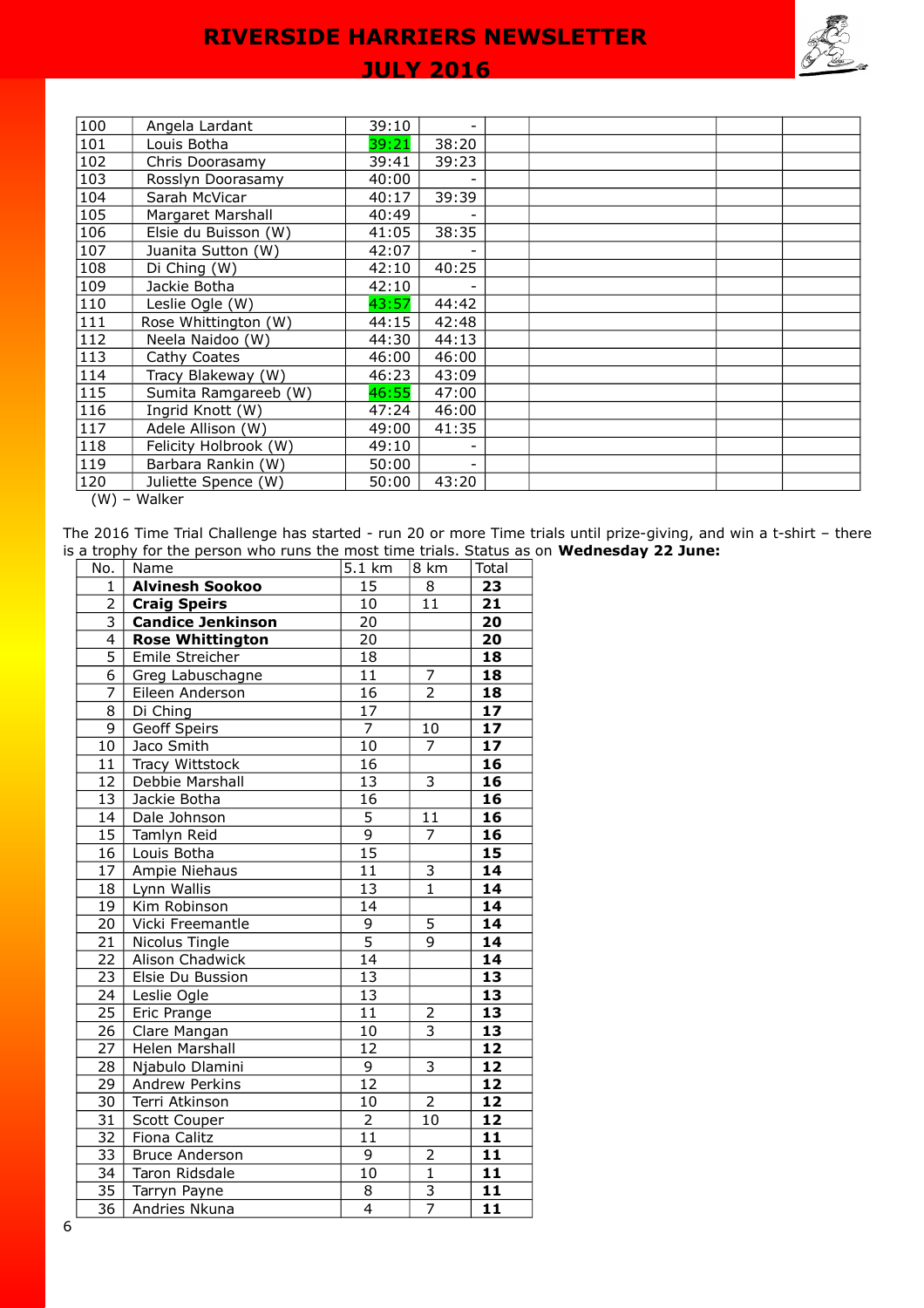**JULY 2016** 

| 37              | Neela Naidoo                       | 11                        |                           | 11                        |
|-----------------|------------------------------------|---------------------------|---------------------------|---------------------------|
| 38              | Noreen Everton                     | 11                        |                           | 11                        |
| 39              | Michelle Maharaj                   | 10                        |                           | 10                        |
| 40              | Nicola Hewitt                      | 8                         | 2                         | 10                        |
| 41              | Sally Goldman                      | 10                        |                           | 10                        |
| 42              | Ryan Morgan                        | $\mathbf{1}$              | 9                         | 10                        |
| 43              | Simone Liebenberg                  | $\overline{7}$            | $\overline{\mathbf{3}}$   | 10                        |
| 44              | Chantel Robins                     | $\overline{7}$            | $\overline{\overline{3}}$ | 10                        |
| 45              | Tezz Olds                          | 10                        |                           | 10                        |
| 46              | Jana Niehaus                       | 9                         | 1                         | 10                        |
| 47              | Juliette Spence                    | 10                        |                           | 10                        |
| 48              | Sally Botha                        | 6                         | 3                         | 9                         |
| 49              | <b>Brett Ward</b>                  | 9                         |                           | $\overline{9}$            |
| 50              | Lea Hollinshead                    | 9                         |                           | 9                         |
| 51              | <b>Heather Speirs</b>              | 8                         |                           | 8                         |
| 52<br>53        | Dumisani Shoyise                   | 2<br>$\overline{6}$       | 6<br>2                    | 8                         |
| $\overline{54}$ | Rob Goldman<br>Rob Scholtz         | 8                         |                           | 8<br>8                    |
| 55              |                                    | $\overline{8}$            |                           | $\overline{8}$            |
| 56              | Sumita Ramgareeb                   | 7                         |                           | 7                         |
| 57              | Jaco van Schalkwyk<br>Gale Viljoen | $\overline{6}$            | 1                         | $\overline{7}$            |
| 58              | Chris Doorasamy                    | $\overline{7}$            |                           | 7                         |
| 59              | Larry Wood                         | $\overline{2}$            | 4                         | 6                         |
| 60              | Robyn Pitot                        | 6                         |                           | 6                         |
| 61              | Mike Fell                          | 6                         |                           | 6                         |
| 62              | Neil Gibb                          | $\overline{\mathcal{L}}$  | 2                         | 6                         |
| 63              | Mike Lock                          | 6                         |                           | 6                         |
| 64              | Keith Calitz                       | 6                         |                           | 6                         |
| 65              | Simon Hoffe                        | $\overline{6}$            |                           | 6                         |
| 66              | Mandy Skye                         | $\overline{5}$            | 1                         | $\overline{6}$            |
| 67              | Elizabeth Perkins                  | $\overline{6}$            |                           | 6                         |
| 68              | Bronwyn Kirk                       | $\overline{6}$            |                           | $\overline{6}$            |
| 69              | Kris Breytenbach                   | 6                         |                           | 6                         |
| 70              | Nigel Sherriff                     | 5                         |                           | $\overline{5}$            |
| 71              | Krystel Terblanche                 | 5                         |                           | 5                         |
| 72              | Wessel Cronje                      | $\overline{c}$            | 3                         | $\overline{5}$            |
| 73              | Taryn Brown                        | $\overline{5}$            |                           | $\overline{5}$            |
| 74              | Maxine Stobart                     | 4                         | 1                         | $\overline{5}$            |
| 75              | Taryn Stubbs                       | $\overline{5}$            |                           | $\overline{5}$            |
| 76              | Claire Kotze                       | <u>5</u>                  |                           | <u>5</u>                  |
| 77              | Izanne Jacobs                      | 5                         |                           | $\overline{5}$            |
| 78              | Ingrid Knott                       | 5                         |                           | $\overline{5}$            |
| 79              | Adele Allison                      | $\overline{5}$            |                           | $\overline{5}$            |
| 80              | Sandy Jenkins                      | $\overline{\mathcal{L}}$  | $\mathbf{1}$              | $\overline{5}$            |
| 81              | Melanie Wagner                     | $\overline{4}$            |                           | 4                         |
| 82              | Richard Aitken                     | $\overline{\mathbf{4}}$   |                           | 4                         |
| 83              | Felicity Holbrook                  | $\overline{\mathcal{L}}$  |                           | 4                         |
| 84              | Dave Elliott                       | $\mathbf{1}$              | 3                         | 4                         |
| 85              | Angela Lardant                     | 4                         |                           | 4                         |
| 86              | Cathy Coates                       | $\overline{\mathcal{L}}$  |                           | 4                         |
| 87              | <b>Brent Payne</b>                 | $\overline{\mathcal{L}}$  |                           | 4                         |
| 88              | Asanda Sigodi                      | $\overline{4}$            |                           | 4                         |
| 89              | <b>Tracy Blakeway</b>              | 3                         |                           | 3                         |
| 90              | Lawrence Avis                      | $\overline{\overline{3}}$ |                           | $\overline{\overline{3}}$ |
| 91              | Zandile Dlamini                    | $\overline{\overline{3}}$ |                           | $\overline{3}$            |
| 92              | Juanita Sutton                     | $\overline{\overline{3}}$ |                           | $\overline{\overline{3}}$ |
| 93              | Rosslyn Doorasamy                  | 3                         |                           | $\overline{3}$            |
| 94              | Monique Ward                       | $\overline{2}$            | 1                         | $\overline{\mathbf{3}}$   |
| 95              | Rojean Hanekom                     | 2                         | 1                         | $\overline{\overline{3}}$ |
| 96              | Felicity Holbrook                  | 3                         |                           | 3                         |
| 97              | <b>Brad Rochat</b>                 | $\overline{3}$            |                           | 3                         |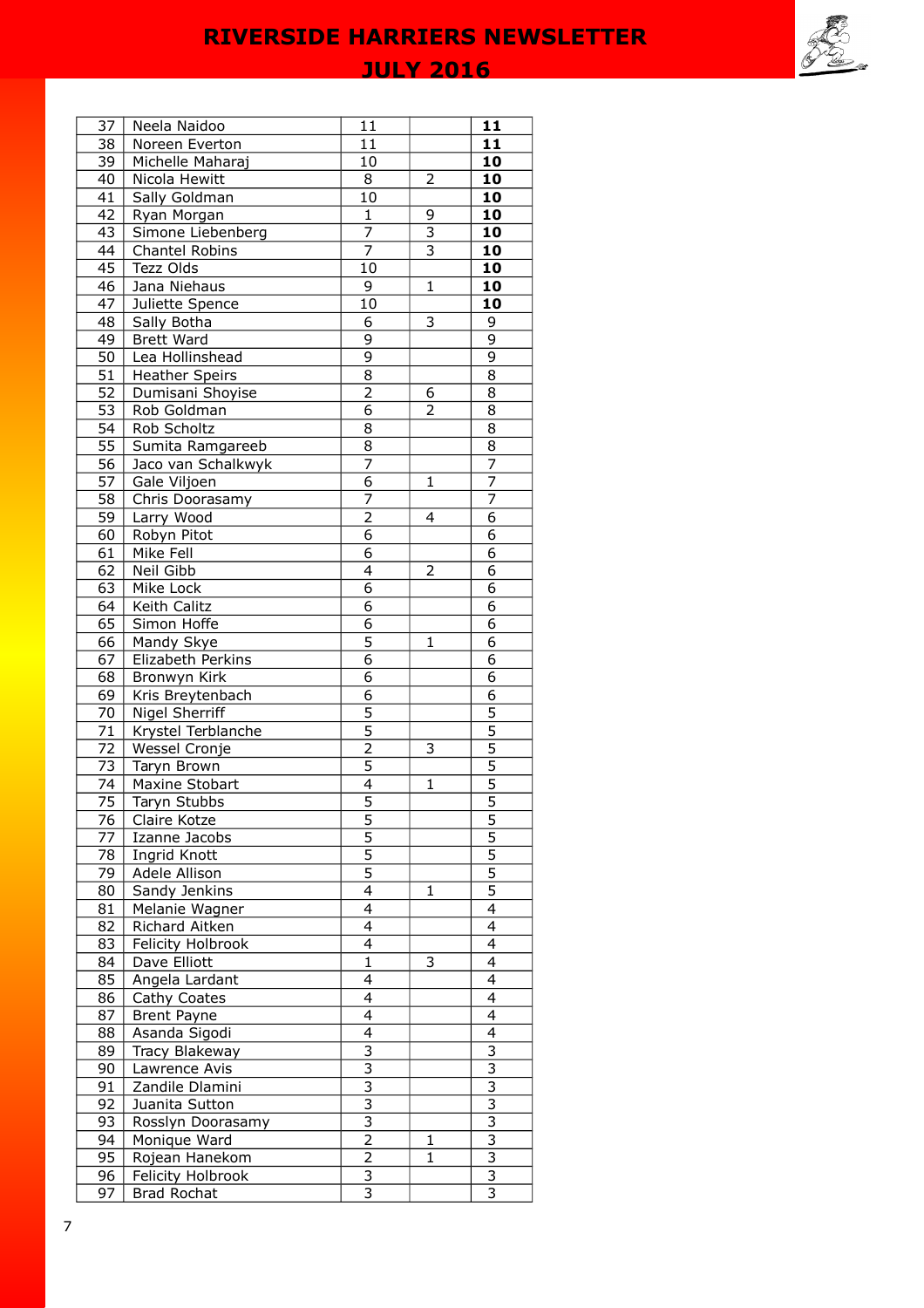# **JULY 2016**

| 98  | Vinnie Papenfus        | 1              | 2 | 3                         |
|-----|------------------------|----------------|---|---------------------------|
| 99  | Inga Good              | $\overline{3}$ |   | $\overline{\overline{3}}$ |
| 100 | Sithe Mgubane          | $\frac{3}{2}$  |   | $\overline{\overline{3}}$ |
| 101 | Taryn Mundell          |                |   | $\overline{2}$            |
| 102 | Clare Ramsay           | $\overline{1}$ | 1 | $\overline{2}$            |
| 103 | Angela Parry           | $\overline{2}$ |   | $\overline{2}$            |
| 104 | Michelle Lardant       | $\overline{2}$ |   | $\overline{2}$            |
| 105 | Claudia Belcher        | $\overline{2}$ |   | $\overline{2}$            |
| 106 | Zoe Papadakis          | $\overline{2}$ |   | $\overline{2}$            |
| 107 | Angie Potgieter        | $\overline{2}$ |   | $\overline{2}$            |
| 108 | Sarah McVicar          | $\overline{2}$ |   | $\overline{2}$            |
| 109 | Dave Nicholls          | $\overline{1}$ |   | $\overline{1}$            |
| 110 | Di Cilliers            | $\overline{1}$ |   | $\overline{1}$            |
| 111 | Jaco Pretorius         | $\overline{1}$ |   | $\overline{1}$            |
| 112 | Geraldine Cronje       | $\overline{1}$ |   | $\overline{1}$            |
| 113 | James Boyes            | $\mathbf{1}$   |   | $\mathbf{1}$              |
| 114 | Patrick Rostenne       | $\mathbf{1}$   |   | $\overline{1}$            |
| 115 | Carolyn Goltman        | $\mathbf{1}$   |   | $\mathbf{1}$              |
| 116 | Debrah Symington       | $\mathbf{1}$   |   | $\overline{1}$            |
| 117 | Janis Nicholls         | $\mathbf{1}$   |   | $\overline{1}$            |
| 118 | Lindsey Rogerson       | $\mathbf{1}$   |   | $\overline{\mathbf{1}}$   |
| 119 | Leanne Douglas         | $\mathbf{1}$   |   | $\mathbf{1}$              |
| 120 | <b>Baron Combrinck</b> | $\mathbf{1}$   |   | $\overline{1}$            |
| 121 | Janine Fokkens         | $\mathbf{1}$   |   | $\mathbf{1}$              |
| 122 | Lee-Anne Lock          | $\mathbf{1}$   |   | $\overline{1}$            |
| 123 | Dick Whittington       | 1              |   | $\overline{1}$            |
| 124 | Zanile Shoyise         | $\mathbf{1}$   |   | $\mathbf{1}$              |
| 125 | Barbara Rankin         | $\overline{1}$ |   | $\overline{1}$            |
| 126 | Margaret Marshall      | $\mathbf{1}$   |   | $\mathbf{1}$              |
| 127 | Lee Wearne             | $\overline{1}$ |   | $\overline{1}$            |

# **Race Results:**

## **Comrades 2016 :**

56 entries 40 starters 34 finishers

| Name                      | Time     | Medals         |
|---------------------------|----------|----------------|
| Geoffrey Speirs           | 9:03:20  | 1              |
| Nicola Hewitt             | 9:16:09  | 6              |
| <mark>W</mark> anda Zungu | 9:43:00  | 3              |
| <b>Andries Nkuna</b>      | 10:14:32 | $\mathbf{1}$   |
| Nicholas Tingle           | 10:19:43 | 1              |
| Terri Atkinson            | 10:21:27 | 3              |
| Larry Wood                | 10:22:10 | 4              |
| <b>Sally Botha</b>        | 10:31:21 | $\overline{2}$ |
| Tarryn Payne              | 10:31:21 | 6              |
| <b>Chantel Robins</b>     | 10:49:25 | $\mathbf{1}$   |
| David Elliott             | 10:51:55 | 1              |
| <b>Scott Couper</b>       | 10:52:06 | $\overline{7}$ |
| Dumisani Shoyisa          | 10:52:07 | 10             |
| Evelyn Obyrne             | 10:55:32 | 18             |
| <b>Richard Widdows</b>    | 11:00:43 | 3              |
| <b>Ryan Morgan</b>        | 11:03:19 | $\overline{2}$ |
| Pamela Jones              | 11:09:05 | 3              |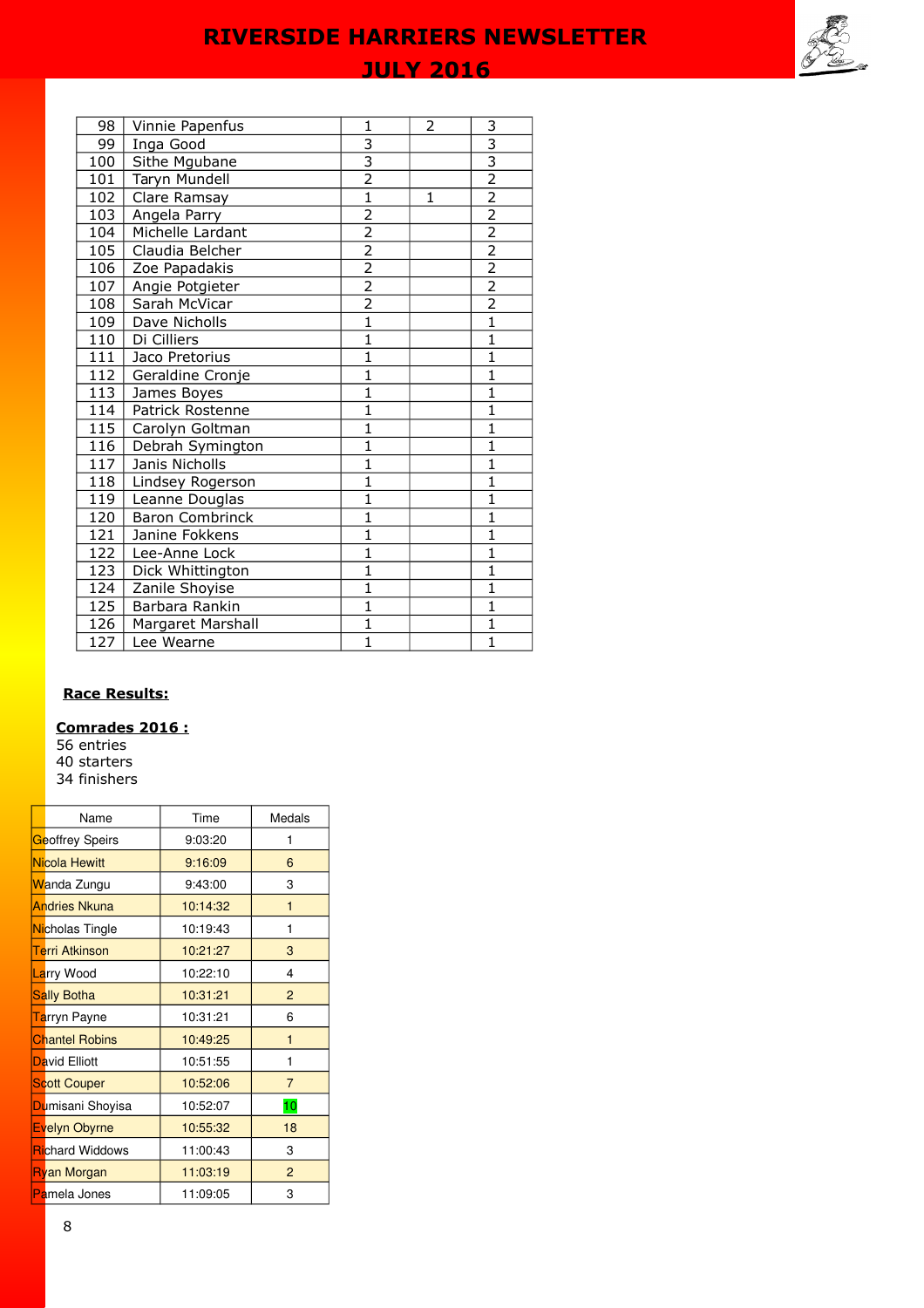

| Dale Johnson              | 11:11:03   | 5              |
|---------------------------|------------|----------------|
| <b>Maxine Stobart</b>     | 11:17:04   | 2              |
| <b>Barbara Florence</b>   | 11:17:16   | 3              |
| Neil Gibb                 | 11:23:57   | 3              |
| <b>Wessel Cronje</b>      | 11:24:03   | 11             |
| Rojean Hanekom            | 11:24:26   | 2              |
| <b>Ann Turner</b>         | 11:27:33   | $\overline{4}$ |
| Johann Van Rooyen         | 11:27:33   | 4              |
| <b>Caron Botha</b>        | 11:29:05   | $\mathbf{1}$   |
| John Mcclelland           | 11:29:05   | 10             |
| <b>Michelle Maharaj</b>   | 11:39:24   | $\mathbf{1}$   |
| Nicholas Mlengana         | 11:42:03   | 14             |
| Lee Wearne                | 11:42:31   | $\overline{2}$ |
| Graham Christensen        | 11:47:01   | 2              |
| Njabulo Dlamini           | 11:51:39   | $\mathbf{1}$   |
| Gregory Labuscagne        | 11:56:49   | 1              |
| <b>Bruce Anderson</b>     | 11:57:03   | $\overline{2}$ |
| <b>Ivan Freese</b>        | <b>DNF</b> |                |
| Clinton Morgan            | <b>DNF</b> |                |
| <mark>Ta</mark> ryn Brown | <b>DNF</b> |                |
| <b>Craig Speirs</b>       | <b>DNF</b> |                |
| <b>Vincent Papenfus</b>   | <b>DNF</b> |                |
| Taron Ridsdale            | <b>DNF</b> |                |

### **Trophies:**

First Male : Geoff Speirs First Lady : Nicola Hewitt First Male Novice : Geoff Speirs First lady Novice: Chantel Robins

# **Ladies Spar 10 km : 5 June 2016:**

| Pos | Name              | Time  | Pos  | Name                   | Time  |
|-----|-------------------|-------|------|------------------------|-------|
| 99  | Monique Ward      | 47:15 | 850  | Michele Lardant        | 68:38 |
| 140 | Zaheera Kahn      | 50:34 | 1160 | Eileen Anderson        | 73:01 |
| 226 | Angie Potgieter   | 55:05 | 1239 | <b>Tracy Wittstock</b> | 73:55 |
| 291 | Clare Mangan      | 57:04 | 1244 | Gale Viljoen           | 73:59 |
| 305 | Candice Jenkinson | 57:35 | 1514 | Di Ching               | 77:46 |
| 360 | Elizabeth Perkins | 59:31 | 1637 | Elsie du Buisson       | 79:30 |
| 419 | Kim Robinson      | 60:50 | 1639 | Sarah McVicar          | 79:32 |
| 515 | Margie Liddiatt   | 62:45 | 2929 | Rose Whittington       | 96:33 |
| 574 | Helen Marshall    | 63:57 | 2931 | Tracey Blakeway        | 96:33 |

# **RUNNERS CORNER:**

This month**, Dale Johnson** has volunteered some more wise and motivational words **:** 

- 1. Experience is something you don't get, until just after you need it.
- 2. Good judgement comes from experience. Experience comes from bad judgement.
- 3. If you want your dreams to come true, don't oversleep.
- 4. The best vitamin for making friends: B1
- 5. A turtle makes progress when it sticks its head out

Welcome to new members **Jacqui Cramb, Desiree Viviers, Keswyn Mackintosh –** we trust you will enjoy your running and walking with us.

We have to say farewell to **Vinnie Papenfus** and **Tamlyn Reid**, who will be leaving us shortly to settle in the UK, we wish you well and will miss you!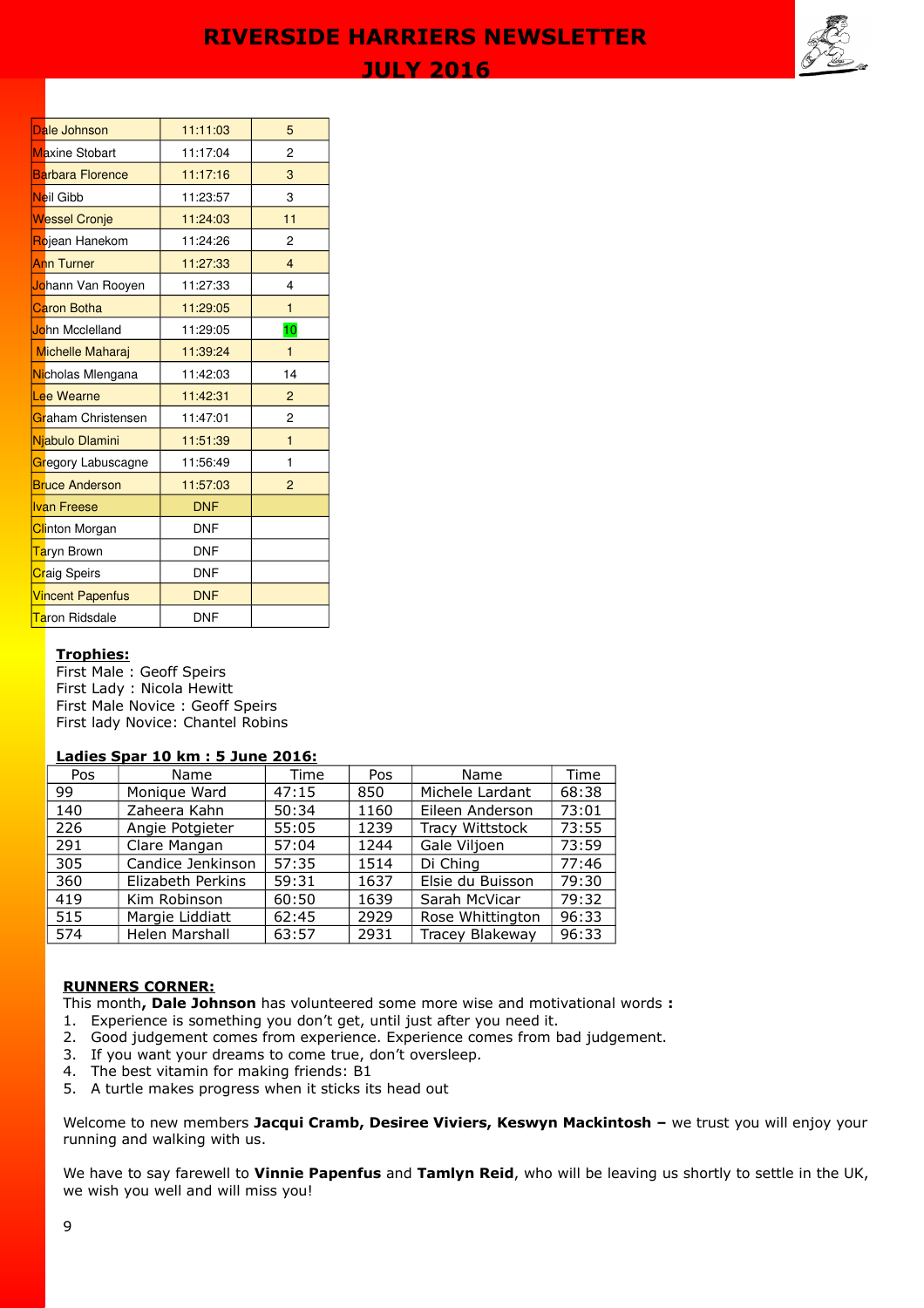

Comrades 2016 – what a day! Excitement, nerves, pain, joy, blood, sweat, tears…..you name it! For the record, we had 56 entries, 40 starters and 34 finishers. The results above cannot even begin to tell how each and every runner had his or her own personal battles on the day…….our first runner, as well as our first Male Novice, in his first Comrades, was **Geoff Speirs**, in 9 h 03, after being unable to get to the C batch seeding and had to start further back. Geoff gave it a full go but was just outside the Bill Rowan cut-off time. Our first lady runner home was **Nicola Hewitt**, in a great 9 hr 16, after suffering from nausea on the day, congratulations on the sub 10 hr finish! Next to finish was a new member, **Wanda Zungu**, in 9 hr 43, finishing his 3<sup>rd</sup> Comrades. **Andries Nkuna** finished Comrades number 1 in 10 hr 14, with **Nick Tingle**, in his first run as well, next in 10 hr 19. After missing the 2015 run due to injury, **Terri Atkinson** was back with a bang and improved her PB by 1 hour, to finish in 10 hr 21! Larry Wood finished his 4th Comrades in 10 hr 22, while **Sally Botha** and **Tarryn Payne**, with huge smiles on their faces, finished together in 10 hr 31. **Chantel Robins** showed that hard work pays off and was our first lady Novice to finish in 10 hr 49 – well done! **Dave Elliott** finished his first Comrades in 10 hr 51, with **Scott Couper**, in his 7<sup>th</sup> run, next in 10 hr 52. **Dumisani Shoyise** earned his Green Number, by finishing in 10 hr 52, with **Evelyn O' Byrne**, in her 18<sup>th</sup> finish, next in 10 hr 55. **Richard Widdows** finished his 3<sup>rd</sup> Comrades in 11 hr 00, with **Ryan Morgan** next in 11 hr 03. **Pam Jones** completed Comrades number 3, in a PB of 11 hr 09, with Dale Johnson digging deep, to finish his 5<sup>th</sup> run in 11 hr 11. Maxine Stobart, after her 2<sup>nd</sup> Comrades (11 hr 17), now believes the Up run is "easier" ! **Barbara Florence** finished her 3<sup>rd</sup> Comrades in 11 hr 17, with **Neil Gibb**, also finishing his 3rd run, next in 11 he 23. **Wessel Cronje**, running his first run in his Green Number, finished in 11 hr 24, while **Rojean Hanekom**, in his 2nd run, was next in 11 hr 24. **Ann Turner** and **Johann van Rooyen** finished together, both in their  $4<sup>th</sup>$  runs, in 11 hr 27. What a moment! – **John McClelland** finished his  $10<sup>th</sup>$ , earning his Green Number, with his daughter, **Caron Botha**, in her first run, in 11 hr 29 – well done team! **Michelle Maharaj**, after joining us as a run / walker, showed what dedication can do – she finisher her first Comrades in 11 hr 39 – congratulations! **Nicholas Mlengana** finished his 14<sup>th</sup> Comrades, in 11 hr 42, with Lee Wearne, in his 2<sup>nd</sup> run, next in 11 hr 42. Graham Christensen, in his 2<sup>nd</sup> run, finished in 11 hr 47, while Njabulo Dlamini finished his first Comrades in 11 hr 51. **Greg Labuscagne**, who looked down and out at our club tent, with 38 km to go, had to dig very deep and finished his first Comrades in 11 hr 56, with **Bruce Anderson** timing it to perfection, finishing his  $2^{nd}$  Comrades in 11 hr 57! Well done to all our finishers! Spare a moment for our friends who started, but for various reasons, had to pull out on the day – **Ivan Freese, Clint Morgan, Taryn Brown, Craig Speirs, Taron Ridsdale** and **Vinnie Papenfus** – just getting to the Start was already a huge achievement. Aspecial thanks again to **Vaughn Ogle**, for securing "our spot" on Comrades route, we appreciate your efforts! Thanks to fellow club members and friends for joining us to cheer everybody on……till next year then!

On Wednesday 1 June, we had our Post-Comrades, Aches and Pains function, with a great turnout of runners and supporters! Every participant was given a small gift from the club (thanks to all the photographers, as well as **Leslie Ogle** and **Sandy Jenkins**, for the long hours put in to get these ready on time). From the runners feedback, it was clear why this remains such a fantastic event - we listened to stories about emotional highs and lows, pain, panic, excitement, tears, hunger, nausea, stomach issues(!), injuries, joy etc! There were too many great stories to mention, but we have to mention that our last runner home, **Bruce Anderson**, finished, to the second, in exactly the same time as in 2015!! All that training and not even an improvement by 1 second!? The winner of our Guess the Time competition, was **Heather Speirs**, predicting that her son **Geoff** would finish in 9 hr 00, he finished in 9 hr 03 - well done!

The following members also received trophies, for their performances, congratulations! First male : **Geoff Speirs** First lady : **Nicola Hewitt** First Male Novice: **Geoff Speirs** First Lady Novice : **Chantel Robins**

What is going on? **Alison Cestari** has gone to Australia, **Vicki Freemantle** to Nieu-Seeland, and now 2 more ladies are leaving - thankfully not permanently. **Elizabeth Perkins** is leaving us shortly, for a 2 year stint, teaching in Bahrain, while **Monique Ward** is going to teach in Sweden for a year - good luck ladies, we are going to miss you!

Exciting news! **Leslie Ogle** is becoming a granny! This means that **Sandy Jenkins** is going to be a mommy – congratulations!

A week after Comrades, another huge running event in Durban, this time for ladies only. Many of our club ladies took part (wear club kit and start right in front) – our first runner was **Monique Ward**, in a great PB of

47:15, with **Zaheera Khan** next in 50:34. **Angie Potgieter** finished in 55:05, with **Clare Mangan** next in 57:04. **Candice Jenkinson** dipped well below 60 minutes (57:35), followed by **Elizabeth Perkins** (59:31), **Kim Robinson** (60:50), **Margie Liddiatt** (62:45), **Helen Marshall** (63:57), **Michele Lardant** (68:38), **Eileen Anderson** (73:01), **Tracy Wittstock** (73:55), **Gale Viljoen** (73:59), **Di Ching** (77:46), **Elsie du Buisson** (79:30), **Sarah McVicar** (79:32), **Tracey Blakeway** and **Rose Whittington** (96:33) – well done ladies!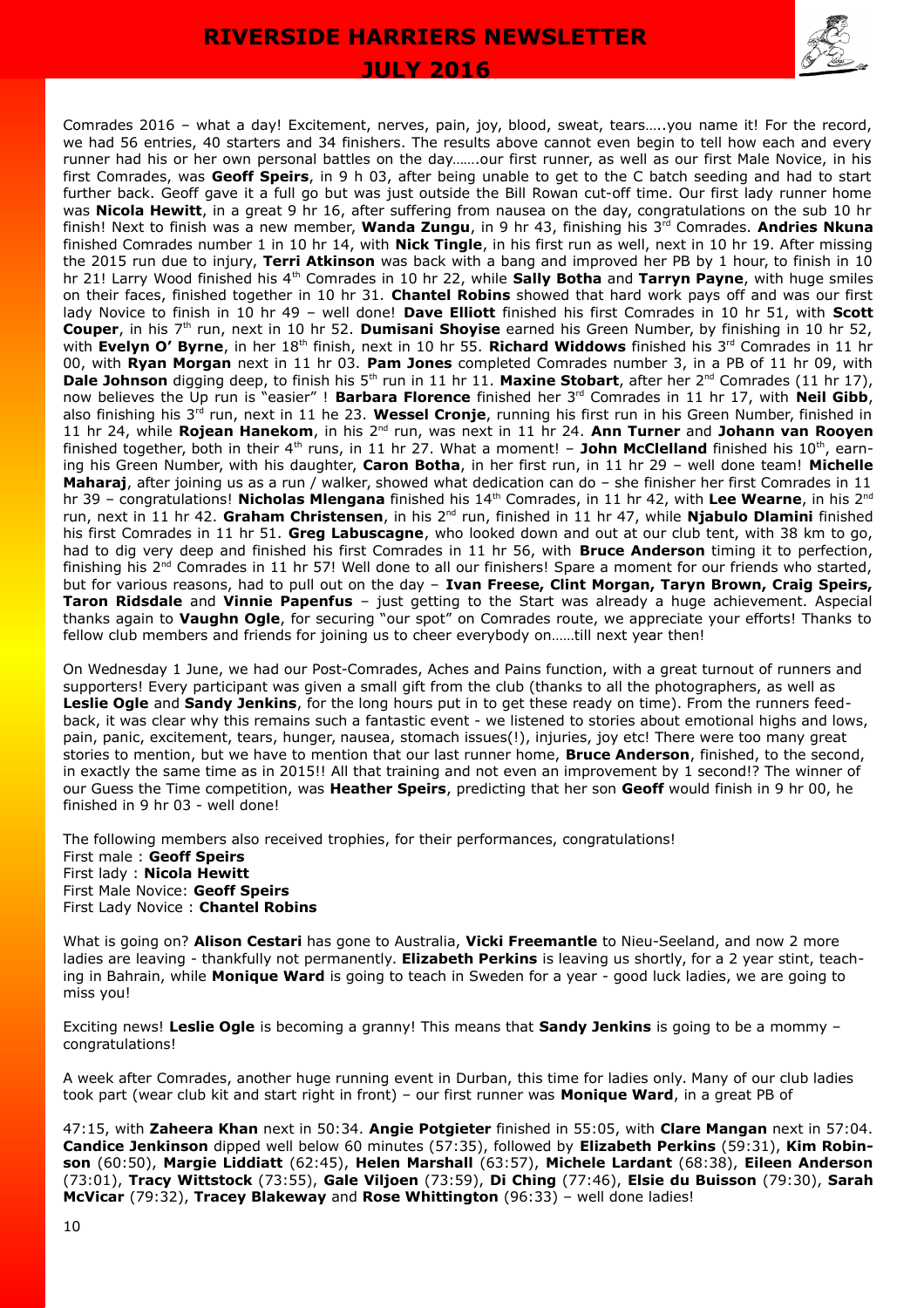

After another short stint in Durban, **Kris** and **Leysan Breytenbach** are leaving us again, to work in Dubai for a year, before moving to Texas, farewell, till next time!

We again had a great outing at our annual (6<sup>th</sup>!) No Reason No Running camping trip at S Lucia, we explored Western shores, played golf at Monzi, tripped to Vidal, walked, talked, braaied, chilled and enjoyed! Our next camping weekend is for the Mtunzini bush run at Umlalazi nature reserve, at Mtunzini, in August, everybody welcome! Non-campers, there are chalets for hire as well.

Weekly club runs and time trial continue (yes, there is life after Comrades!) with some good time trial performances, during the last few weeks - **Tracey Wittstock** (34:44), **Rose Whittington** (44:15), **Neela Naidoo** (44:30), **Emile Streicher** (25:29) have all improved their 2016 5 km times, while **Jaco Smith** has improved his 8 km time to 34:39, well done!

Welcome back to **Debbie Marshall**, after a lengthy injury, and we also hope to see **Craig Tibshraeny** back on the road soon, after his recent operation. **Jono Whittington** is also recovering well from his recent operation.

We have a few members traveling to Knysna, to take part in the Oyster festival 21 and 42 km, good luck and enjoy!

On Thursday 23 June, the Run/walk section arranged a Christmas in Winter event, where the crew walked 5 km and then had a social get-together at **Jono** and **Rose Whittington'**s house, great fun was had by all!

## **Walkers News - June 2016:**

### **Walkers News Letter JUNE 2016**

Winter has truly set in and it is very dark out there. Please remember to carry torches or just light yourself up as much as possible. No "necklacing" just artificial lights………

We have had a few very good walks even though my ruling has been to keep it close to the club. I still find not everyone listens when I call the route and we have had a few souls who tend to either walk to fast or walk to slow, getting lost. As long as there are two or more of you it is fine to do another route. Those people who still find themselves lagging behind in the group they are walking with, either need to increase their fitness and speed levels or move down a group until you are fit enough. We can not baby sit you if you only come once in a while and are slow and cant walk more than 5km.........please do a few weekend walks to up your distance and speed.!!!!!

It is nice to report that the intermediate group is still going from strength to strength……in numbers As well as with their results. Its wonderful to see PB's on races and at time trials. Keep it up !!!!

There are a few crazy ladies running/ walking on a Saturday morning………please feel free to join them if you are up to it. Some of us are waiting for August as it gets lighter and you then don't mind rolling out of bed on a weekend. I will be calling other routes and starting points as soon as summer is here.

We are still doing our one surprise walk a month and are always grateful to Rose and Jono for allowing us to stop in at "Dirty Dicks" for a refreshment.

We are looking forward to our Christmas in winter walk on Thursday evening and what Rose may have up her sleeve at the pub.

So with not many races to report on……….all I can say is keep walking/ running…..dont slack down as we are hitting those hills and distance in September !!!

That's it for now. Good walking / running to all of you and see you all on the road.!!! Blessings to you all Les

\*\*\*\*\*\*\*\*\*\*\*\*\*\*\*\*\*\*\*\*\*\*\*\*\*\*\*\*\*\*\*\*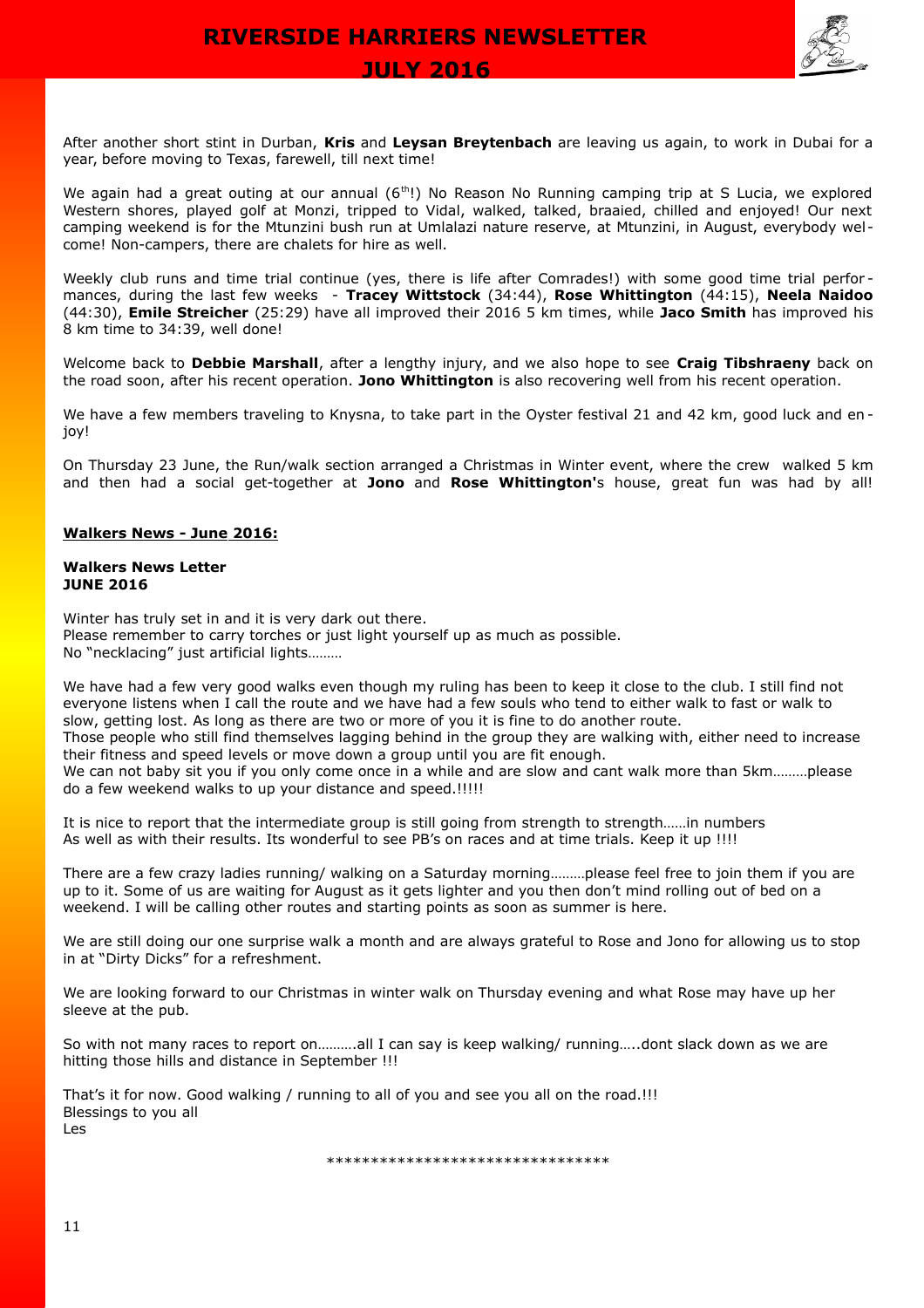

# **This month 1 year ago:**

**Dale Johnson** was Member of the Month, for sticking to his decision, made on Comrades Day 2014, to run the 2015 race – after having to rub the legs of several male runners on the day!

**Michelle Maharaj, Zaheera Kahn** and **Angie Potgieter** joined our club.

We had 43 Comrades starters, 33 starters and 30 finishers.

**Nicola Hewitt** was our first Comrades runner, in 8 hr 49.

**Terri Atkinson** ran a great 5 km PB of 23:45.

We had 18 campers at our 6<sup>th</sup> "No Reason No Running" camping at St Lucia, and had a great time, even with no water in the taps!

### **This month 5 years ago:**

**Kevin Keddie** ran the fastest 5 km year to date (20:59) and **Dumsani Shoyise** the fastest 8 km (34:39). **Steven Nimmo** was our first Comrades runner, in 7 hr 43. We had 40 Comrades entries, 29 starters, 20 finishers.

## **This month 10 years ago:**

**Evelyn O' Byrne** completed her 10<sup>th</sup> Comrades in 8 hr 38. We had 12 Comrades entries in 2006, 11 starters and 8 finishers.

### **This month 15 years ago:**

**Michael Gowar** was our firs runner in Comrades 2001, in 7 hr 34. We had 28 Comrades entries, 25 starters, and 17 finishers. **Craig Speirs** earned his Green Number. The Main Club has signed a deal with Varsity College, and since then we have not looked back! After his DNF in Comrades 2001, **Emile Streicher** completed his hat-trick of DNF's in 3 endurance events: Duzi, Midmar, Comrades!

Apologies – the July 1998 newsletter have gone missing!

### **Mail received:**

It was so nice to see you all at the tent yesterday – thank you so much for always being so supportive and for making the club such a fun one to belong to! See you at the Aches and Pains party! Take care, Ann Turner

#### \*\*\*\*\*\*\*\*\*\*\*\*\*\*\*\*\*\*\*\*\*\*\*\*\*\*\*\*\*\*\*\*\*\*\*\*\*\*\*\*\*

Just wanted to make special mention of my awesome club Riverside Harriers, for all the support yesterday - you guys were amazing. Have been very blessed this year being part of this awesome club!!! Tarryn Payne

#### \*\*\*\*\*\*\*\*\*\*\*\*\*\*\*\*\*\*\*\*\*\*\*\*\*\*\*\*\*\*\*\*\*\*\*

Was such a special moment finishing my 10th Comrades with my daughter, **Caron Botha** and getting that Green Number. Thank you to my wonderful and beautiful wife **Shan McClelland**, who has been a world class supporter 10 times over. She got Gold for supporting. To running friends and Riverside Harriers thanks for all the support. All special humans. John McClelland

#### \*\*\*\*\*\*\*\*\*\*\*\*\*\*\*\*\*\*\*\*\*\*\*\*\*\*\*\*\*

I just had to share these incredible photos of the best team in the world. Well done to each and every one of you for taking on the Comrades yesterday. I feel very blessed to be apart of Riverside Harriers! Angie Potgieter

#### \*\*\*\*\*\*\*\*\*\*\*\*\*\*\*\*\*\*\*\*\*\*\*\*\*\*\*\*\*\*\*

To all the runners from yesterday, Well done, fantastic achievement. To those I saw on the road, you looked great, even though I know you did not feel great. **Chantel** and **Dumi** for giving me smiles and blowing kisses at every spot I saw you, you seemed like you really were having a great time. I did Comrades in the car and was buggered so take the day off and you can have that wine now, apparently red goes well with steak. See you at the Aches and Pains party Eileen Anderson

\*\*\*\*\*\*\*\*\*\*\*\*\*\*\*\*\*\*\*\*\*\*\*\*\*\*\*\*\*\*\*\*\*\*\*\*\*\*\*\*\*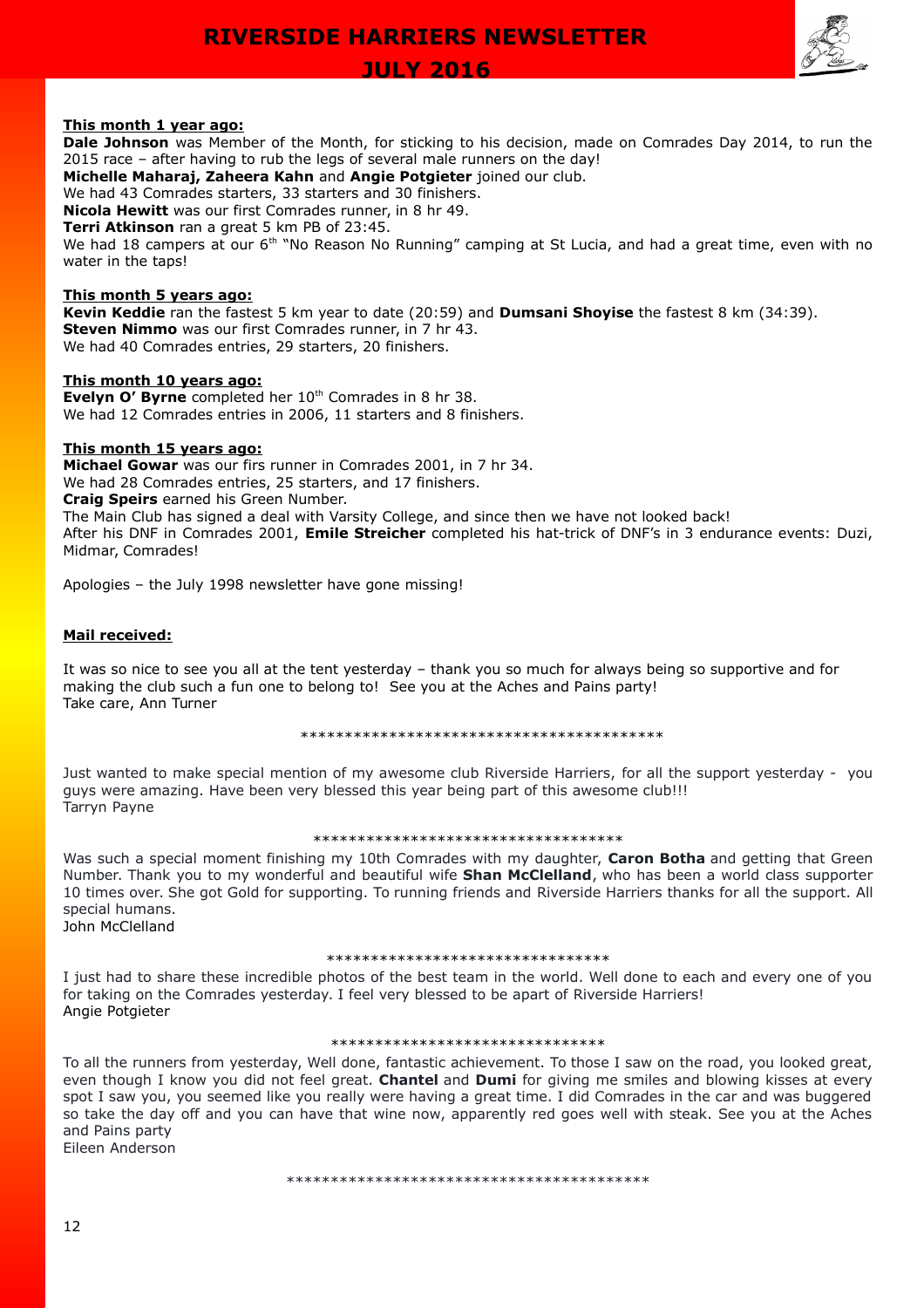

 **JULY 2016** 

Thanks to my amazing club Riverside harriers for your support, training, and brilliant training runs. Not forgetting **Dave Anstey, Barbara Florence, Nicci Willis**, for the best training runs ever and to **Ann Turner** and **Gecko** for the lift up where we were treated like royalty. Then to my hubby **Clint Jones**. Thank you for absolutely everything. You made this possible. To the rest of my family and the rest. A very big thank you for all the sacrifices you made on the day to make this day possible. I love and appreciate you all. You all helped to make my PB possible. If I have forgotten anyone I apologise, you know I love and appreciate you all. Pam Jones

#### \*\*\*\*\*\*\*\*\*\*\*\*\*\*\*\*\*\*\*\*\*\*\*\*\*\*\*\*\*\*\*\*\*\*\*\*\*\*\*\*\*\*\*

Before I pass out, I just wanted to make mention of a few special people that made today so special. Firstly my family for their patience with all my training and racing. To **Debbie** and **Tezz** for going out of their way to get me to the start with plenty of time and their support along the way. Next my club, Riverside Harriers, and the awesome people that are involved in running whether on road or trail. Their selfless support of not just members but everyone associated with the past-time we call running, is truly commendable and inspiring. Thanks for the massages, **Monique** and **Tezz,** the beverages and sandwiches and the banting pain killers **Vaughn** and for kicking my butt back onto the road when I really didn't feel like I had any more go in me, **Fiona**. Thanks to all of you along the route both runners and spectators. You guys don't know how much you help not just today but in the months leading up to today. I was planning this but decided this morning to dedicate today to my mate **Jason Trauner**, who passed away while running in Oz nearly 2 years ago. **Jay** always gave everything 100% and loved Africa so today was really appropriate, especially watching the sun rise over the Valley of 1000 Hills. Just to ensure I remembered this at some random point today, someone in the crowd shouted "Go JT!" I didn't have to turn around, I knew who it was for. Later I passed a table which had "Impi" by **Johnny Clegg** blasting out. Of all the songs to be playing... I knew for sure he was with me today. Very special. Greg Labuscagne

#### \*\*\*\*\*\*\*\*\*\*\*\*\*\*\*\*\*\*\*\*\*\*\*\*\*\*\*\*\*\*\*\*\*\*\*\*\*\*\*\*\*\*\*\*

To everyone at Riverside Harriers - runners and also supporters, you guys and girls make up the best club I have ever belonged to. What gets done just happens and I know that there many that really appreciate it. I had to make a decision to stop running today, and had no doubt that the club tent was the place to do it, and that somehow I would be able to get to the finish to see **Geoff** finish. Thanks **Rob Goldman** for the lift. Craig Speirs

#### \*\*\*\*\*\*\*\*\*\*\*\*\*\*\*\*\*\*\*\*\*\*\*\*\*\*\*\*\*\*\*\*\*\*\*\*\*\*\*\*\*\*\*\*\*\*\*\*\*

[Comrades](https://www.facebook.com/hashtag/comrades2016?source=feed_text&story_id=10206843951280753) 2016 - "Izokuthoba - it will humble you" Yesterday I was truely humbled - what a tough day. Thanks to my terrific seconds, my running club, friends, family and the amazing support from strangers along that long tough road. Some really hot chicks seen, SA girls still the best! Now for the serious part .... I am welling up, as I did in the last kilometer, as I held the photo of **Lil Trev** to my heart and battled my way to the finish line with the most grueling pain my legs have ever felt. **Lil Trev,** you little champ, you made me finish ! You may have lost your 3rd battle but yesterday you won your 4th. Thank you lil guy that I never met, for making the day so very special and fitting to a lil guy who has crept into all our hearts ! You little angel - keep shining !!! Dale Johnson

#### \*\*\*\*\*\*\*\*\*\*\*\*\*\*\*\*\*\*\*\*\*\*\*\*\*\*\*\*\*\*\*\*\*\*\*\*\*\*\*\*\*\*\*\*\*\*\*\*\*\*\*

Sitting in the business class lounge at Shaka International with tears streaming as watching my friends cross the Comrades finish line. So proud of you!! *?* I love you guys stukkend! Just saw **Neil Gibb** cross the finish line. **Maxine Stobart**????? Well well done to all of you champs. I'm going to have a glass of champagne for you all. Not a glass for each of you cos that would be like 50 glasses. But for you all combined. Haha. Can't wait to train again and run with you next year. Xxx Andrea Moroney

#### \*\*\*\*\*\*\*\*\*\*\*\*\*\*\*\*\*\*\*\*\*\*\*\*\*\*\*\*\*\*\*\*\*\*\*\*\*\*\*\*\*\*\*\*\*\*\*\*\*\*\*\*

To all my friends who finished Comrades yesterday - I have such admiration for you! To the ones who sadly didn't finish...you had the guts to go out there, stand at the start line and give it everything you had so I have no less admiration for you! Well done! Carolyn Goltman

\*\*\*\*\*\*\*\*\*\*\*\*\*\*\*\*\*\*\*\*\*\*\*\*\*\*\*\*\*\*\*\*\*\*\*\*\*\*\*\*\*\*\*\*\*\*\*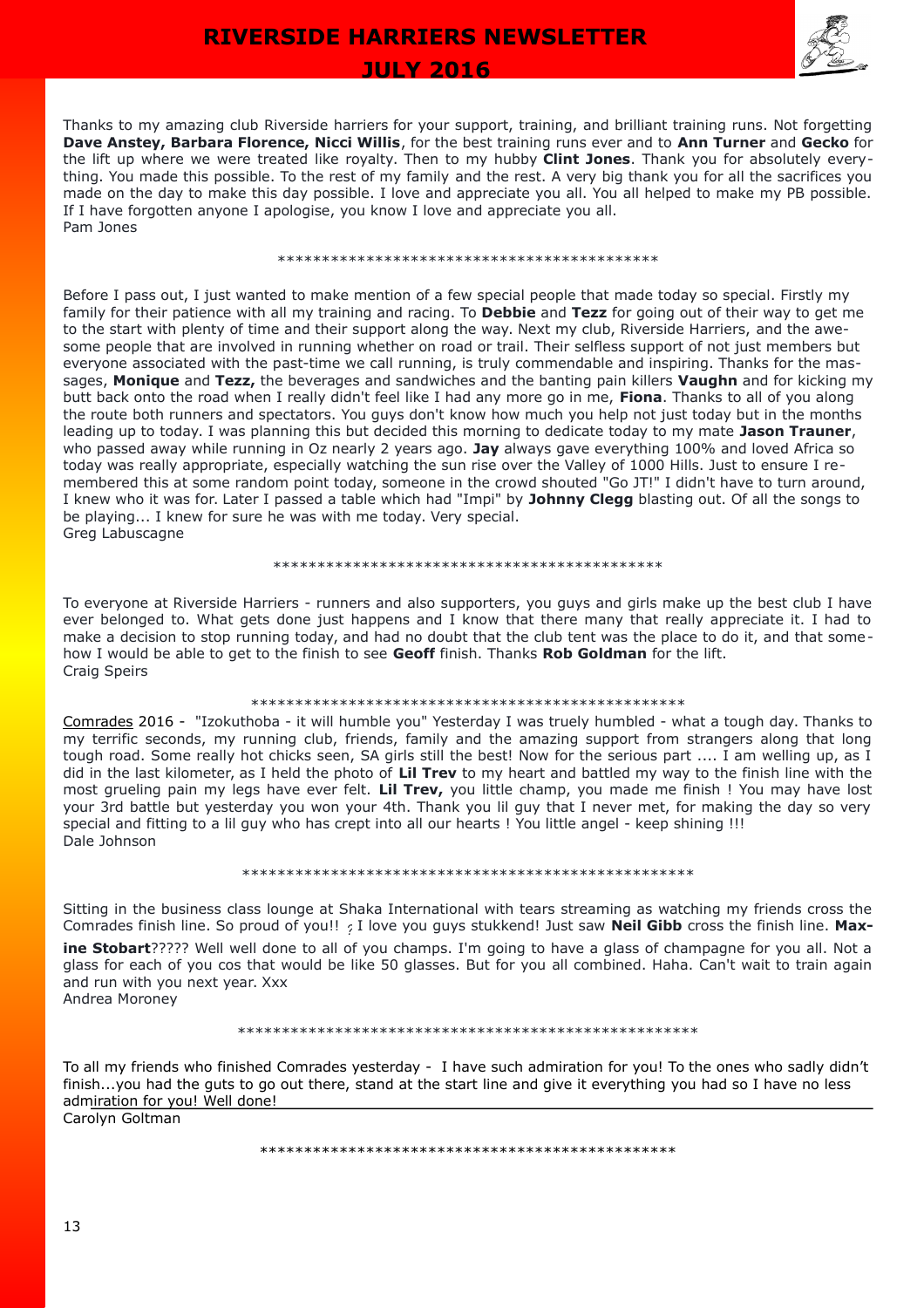

Thanks for all the support pre and during the comrade. Special thanks to my club, Riverside Harriers, for the sterling job. Andries Nkuna

#### \*\*\*\*\*\*\*\*\*\*\*\*\*\*\*\*\*\*\*\*\*\*\*\*\*\*\*\*\*\*\*\*\*\*\*\*\*\*\*\*\*\*\*\*\*\*\*\*\*

 [Comrades2016.](https://www.facebook.com/hashtag/comrades2016?source=feed_text&story_id=10153578510622826).. Ain't nobody do that sh\*t alone!! The commitment and sacrifice is not just yours but your family feels it too! And... They're going to keep feeling it for a while. I managed to tear my calf in two places one 5 cm tear and one 9 cm tear (started really hurting about 15k from the finish) but I finished! 10hours 49 minutes! I got my bronze baby!!! I am facing about 3 months of rehab. So it's a long road ahead, but I'll be back for my back to back Medal next year – Comrades 2017 - bring it! First I need to thank my Husband, my Tiger**, [Steven Robins](https://www.facebook.com/steven.robins.357)** I love you, I thank you for your love, support and unending faith in me! My beautiful kids who are my biggest supporters, my family **[Margaret Beechey,](https://www.facebook.com/margaret.beechey.5) [Terrence Beechey,](https://www.facebook.com/terrence.beechey) [Kayla Beechey,](https://www.facebook.com/kayla.beechey.9)** thank you... For everything! I don't have enough words! To my club [Riverside Harriers](https://www.facebook.com/riverside.harriers) and the amazing friendships that were born pounding the tar ... You all played a part in my being able to say "I did it!" and for that I Thank you! **Tamlyn Reid, Terri Atkinson, Jana Niehaus, [Ampie Niehaus,](https://www.facebook.com/ampie.niehaus) Greg Labuscagne, Dale Johnson, Clare Ramsay, Maxine Stobart, Neil Gibb, Jaco Smith, Craig Speirs, Andries Nkuna, Andrea Moroney, John William McClelland** (oh gosh I hope I haven't left anyone off... forgive me if I have) you guys made those long runs Fun!

Special mention to **[Simone Liebenberg](https://www.facebook.com/simone.cartledge)** and **[Dave Chaplin](https://www.facebook.com/dave.chaplin.94)**, who planted the seed 18 months ago, when you suggested that maybe I should try running the promenade and not just walking it... ! Can you even believe it?!?!

And finally... The [Chalice Of Dreams](https://www.facebook.com/hashtag/chaliceofdreams?source=feed_text&story_id=10153578510622826) - [Circle of Trust](https://www.facebook.com/hashtag/circleoftrust?source=feed_text&story_id=10153578510622826) - [Golden Sachet](https://www.facebook.com/hashtag/goldensachet?source=feed_text&story_id=10153578510622826) Team : **[Nicola Hewitt,](https://www.facebook.com/nicola.stirzakerhewitt) [Sally Botha,](https://www.facebook.com/sally.botha) [Tarryn](https://www.facebook.com/tarryn.l.payne) [Payne,](https://www.facebook.com/tarryn.l.payne) [Douglas Watson](https://www.facebook.com/douglas.watson.96)** - Long may it last!

You guys are amazing and I cannot wait to get back on the road with you again!!! Chantel Robins

\*\*\*\*\*\*\*\*\*\*\*\*\*\*\*\*\*\*\*\*\*\*\*\*\*\*\*\*\*\*\*\*\*\*\*\*\*\*

Hi all, thanks again for all the good luck wishes I got from everybody and a big thanks to my club Riverside Harriers at just after half way, you guys are just awesome. **Gordon, Alison** and **Tammy** for getting my food ready as I came whizzing past. I unfortunately had to stop at the 82 km mark as I missed the cut off. I am gutted but what an awesome and great race to be apart of. To **Kelly Morgan** and **Mrs Tuck**, thanks for the support along the road and **Shan Thomson** & **Mrs E** for telling me not to quit, as we reached the bottom of Fields Hill going into Pinetown "just keep on moving forward". To my wonderful wife **Tamlyn**, you are my rock of Gibraltar and my strength. I could not have done this without your "get out of bed, you running Comrades in 3 weeks" hehehehe I love you so much. Thanks again to everyone and to all club members that finished, I salute you, so awesome. My medal will come one day, that is a guarantee. Vinnie Papenfus

\*\*\*\*\*\*\*\*\*\*\*\*\*\*\*\*\*\*\*\*\*\*\*\*\*\*\*\*\*\*\*\*\*\*\*\*\*\*\*\*\*\*\*\*\*\*\*

We did it... we completed Comrades 2016. I have achieved my back to back medals! It's a feeling like no other running into that stadium. We were so happy to see so many familiar faces supporting along the way. Thank you to everyone who shouted and cheered us on. Oh and who ever said the Down was easier than the up... you sir, are a liar.

Maxine Stobart

#### \*\*\*\*\*\*\*\*\*\*\*\*\*\*\*\*\*\*\*\*\*\*\*\*\*\*\*\*\*\*\*\*\*\*\*\*\*\*\*\*\*\*\*\*\*\*\*\*\*\*\*\*\*\*\*\*

The Best-est seconds! Thank you so much to **Deb** for driving us to the start (at 03h00!!) and driving me...all day! And to **Robs** who was with us all the way from our very chilly first stop at Lion's River/Park - You Rock!

It was quite a day, I think I went through my full range of emotions...the excitement; the worry that you will miss the runners you're waiting for in the sea of thousands (happened a couple of times!); the stress watching a tracker dot on the map freeze and wondering if that's just a technical hiccup or if there's an issue; the relief when you see them cresting your hill; the angst at seeing them in pain and not being able to do very much about it; the support and camaraderie of everyone from our club: Riverside, you're just the best!; our last dash through the traffic to the finish, just making it in time to see **Dale** coming through; the sorrow at seeing some of the runners collapsing so close to the finish and hoping they will pull through; and the immense relief and happiness as our runners made it over the line in time before cut-off! Well done on an amazing achievement!

Tezz Olds

\*\*\*\*\*\*\*\*\*\*\*\*\*\*\*\*\*\*\*\*\*\*\*\*\*\*\*\*\*\*\*\*\*\*\*\*\*\*\*\*\*\*\*\*\*\*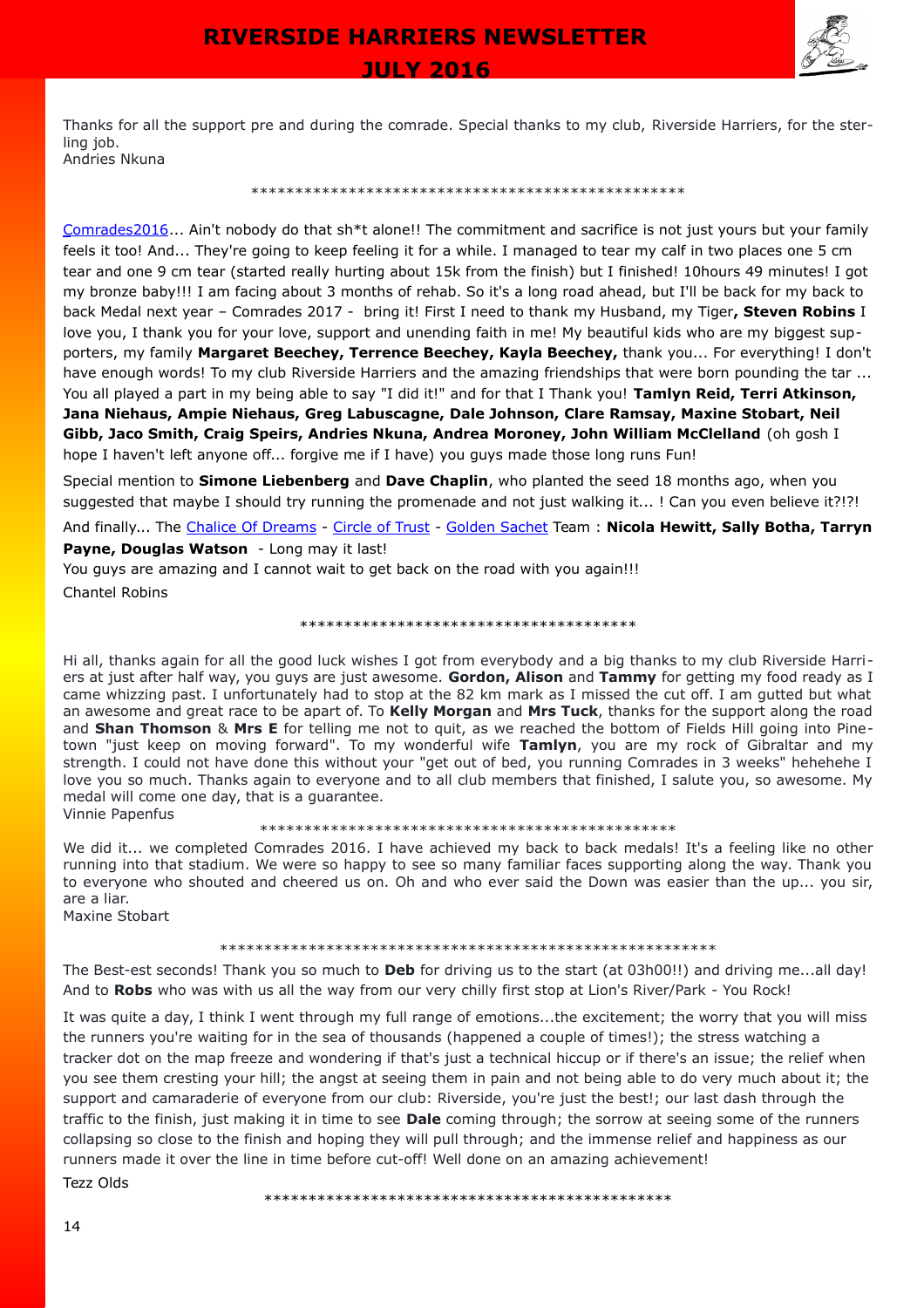

 **JULY 2016** 

Thank you so, so much for all your support on Sunday. I couldn't belong to any better club - Riverside is AMAZ-ING!!! Terri Atkinson

\*\*\*\*\*\*\*\*\*\*\*\*\*\*\*\*\*\*\*\*\*\*\*\*\*\*\*\*\*\*\*\*\*\*\*\*\*

It has taken quite some time to absorb everything experienced from Sunday, I would just like to thank a few special people who made it all possible. Firstly, to my wife, for all the love, support and encouragement to reach this goal, **Geoff**, for being the ultimate running partner, thank you for your company throughout the many hours of training, and then finally to the best seconders anyone could ask for, thank you. What a privilege it has been to run in the Riverside colours, it feels unreal achieving my goal and being part of this humbling race. Nick Tingle

\*\*\*\*\*\*\*\*\*\*\*\*\*\*\*\*\*\*\*\*\*\*\*\*\*\*\*\*\*\*\*\*

Well I finally did it! I got my back to back medal on the down run. It only took me 11:03 - which I am extremely proud of, almost 40 minutes faster than last year. A special thanks to my folks and **Clinton-kelly Morgan**, for your amazing seconding, **Kelly & Desiree** for popping up when I needed you most. A massive thanks to **Sally Botha** and **Tarryn Payne**, for getting my race off on the right foot. To **Dale Johnson,** for getting me to half way. To **Scott Couper** for getting me to Hillcrest. Even **Jodi Dickerson,** for an awesome bitch session about, what the hell were we thinking running this race. Then all the supporters at Riverside Harriers, **Angie Potgieter**, for being such good running partners for the last 6 months, **Nicola Hewitt & Craig Speirs**, for all the help and advice. Then a special thanks to my brother, sister and **Vinnie** for helping me make it! It's been awesome running with you guys!

Ryan Morgan

#### \*\*\*\*\*\*\*\*\*\*\*\*\*\*\*\*\*\*\*\*\*\*\*\*\*\*\*\*\*\*\*\*\*\*\*\*

I cannot, for the life of me, remember the ladies names from Riverside Harriers, but two of you helped to get me to Hillcrest to be fetched by my boyfriend and I'm so so so so grateful that I didn't have to sit in the rescue bus, on top of having to deal with my emotions of not being able to complete the race! Thank you so so so so so so so much!

Shannon (runner from Pmb, who stopped at our club tent)

#### \*\*\*\*\*\*\*\*\*\*\*\*\*\*\*\*\*\*\*\*\*\*\*\*\*\*\*\*\*\*\*\*\*\*\*\*

I think that the slogan this year for Comrades – "It will humble you" - was very appropriate. It really humbled me and realised that you can never take anything for granted with this fantastic race. You always assume that all will go well but when things go wrong it becomes a very tough race. I had serious tummy issues from 55km onward and where I was never interested in where the toilets were on the route in previous races, I got seriously interested this year! I can confirm that there is basically nothing in the last stretch of 8km!! My biggest challenge other than to try and finish was to finish with my dignity still intact! I will be back next year after a disappointing race this year. Every race teaches you something and this year was no different. I got to understand what perseverance is and made me a much stronger person. Thank you to all of you for your support along the route, all the people that trained with me at some point over the last 6 months and off course my family. See you on the road.

Johann van Rooyen

#### \*\*\*\*\*\*\*\*\*\*\*\*\*\*\*\*\*\*\*\*\*\*\*\*\*\*\*\*\*\*\*\*\*\*\*\*\*\*\*\*\*\*\*\*

I would just like to take a moment and reflect on Comrades 2016.... firstly, thank you for all the overwhelming support and good wishes, every single one really made the difference! Secondly to our seconds (pun intended) who without your support along the route would have made the race impossible, thank you **Filly Stobart, Shaun Stobart, Kim Gibb** and my dad, **Rob Gibb**, for your sacrifice on the day! Thirdly to everyone who cheered us on the day, your cheers were the fuel for our tired legs and the reassurance to our minds that we can do this and never give in! Lastly to my beautiful fiancé, **Maxine Stobart**, who is also my best friend, I could not ask for a better running partner and companion on such a long race! Your determination and willpower is truly something to be admired!! Thank you my love, for another unforgettable journey and many great memories from an interesting and challenging day, everything the day threw at us, we hit out the park!! Neil Gibb

\*\*\*\*\*\*\*\*\*\*\*\*\*\*\*\*\*\*\*\*\*\*\*\*\*\*\*\*\*\*\*\*\*\*\*\*\*\*\*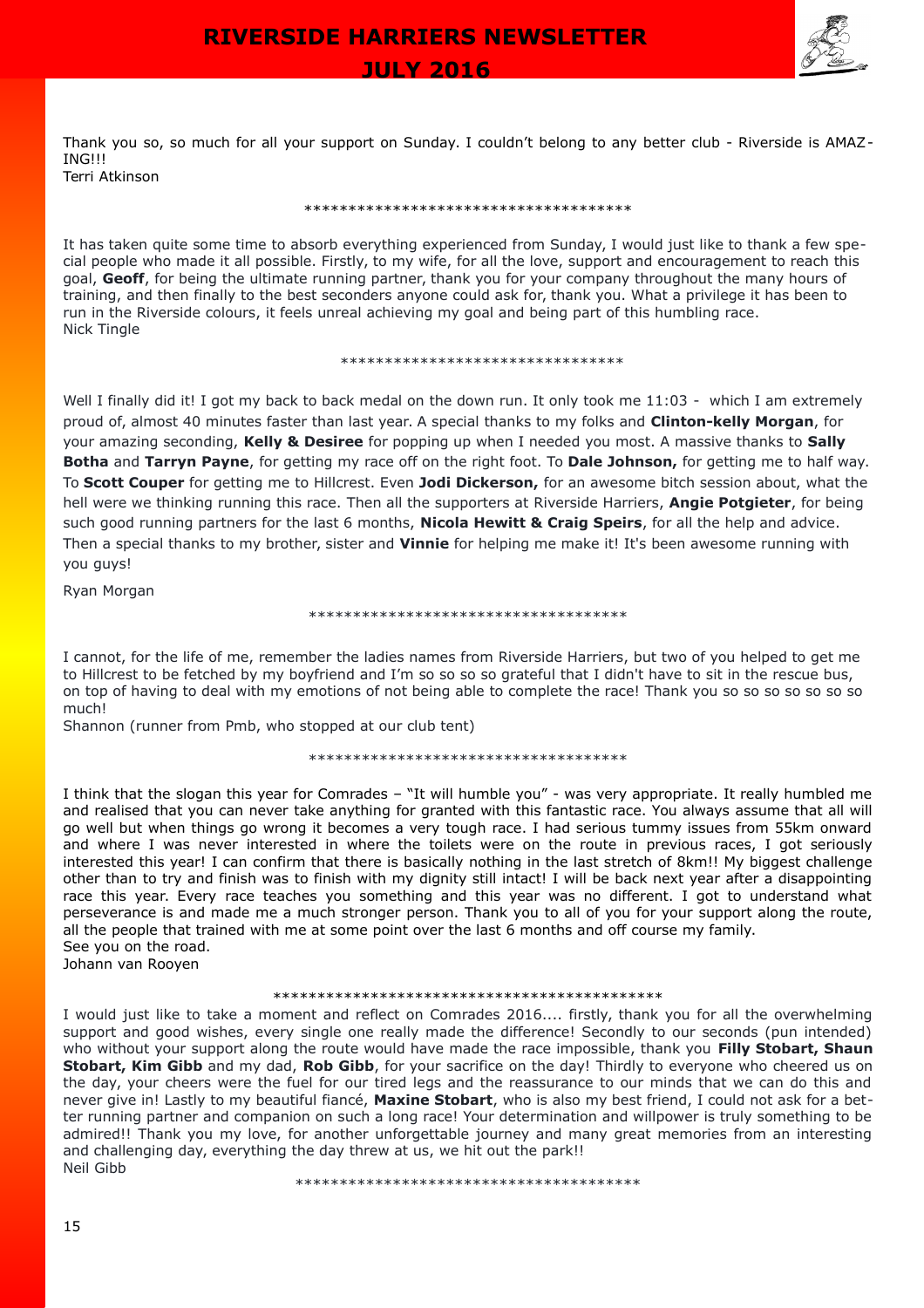

 **JULY 2016** 

Thanks for organising the Aches and Pains party tonight guys - great to see everyone, chuffed with their achievements! ... and thanks for the photo canvases! We should video everyone's war stories and resolutions to "never do it again" and play them back in January 2017! I still can't believe **Scott** ran the time trial tonight after running 90k 3 days ago Ann Turner

### \*\*\*\*\*\*\*\*\*\*\*\*\*\*\*\*\*\*\*\*\*\*\*\*\*\*\*\*\*\*\*\*\*\*\*\*\*\*

Just to let you know, we have moved to Fish Hoek.

I wasn't the most active member of your club, and I'm sorry that I never got to meet you. But oh, my, I gained such a lot from being a member of an athletics club - something that I never thought I would do.

With Maggie's help, I got into the habit of doing a walk/run every morning. I love it, and it's done such a lot for my health and well being. It's become a habit. I'm hoping to increase my speed with intervals, sprints etc. I may be 54 but there's life in me yet.

You have probably entered races here - and are probably aware of the beautiful routes here. From Fish Hoek to Glencairn is 4kms, and further to Simon's Town 8kms. They are surely the most scenic routes in the world.

I'm going to see where there's a niche for me here. There are many races - I haven't entered one yet, but will do soon.

Thanks for everything,

Signing off, Bobby (Anne) Horsfield

\*\*\*\*\*\*\*\*\*\*\*\*\*\*\*\*\*\*\*\*\*\*\*\*\*\*\*\*\*\*\*\*\*\*\*\*\*\*

### **Interview:**

This month we speak to **Monique Ward:**

- **1. Where were you born?** Nelspruit, Mpumalanga
- **2. Where did you matriculate**? Lowveld High School, Nelpsruit
- **3. Family?** Oldest of 3 siblings, current family - husband Brett, and 3 "furkids".

## **4. Did you participate in sport at school?**

Yes, I participated in Hockey and Netball.

- **5. What are your personal sporting highlights?** Placings in trail and road races. KZN Novice dressage champion Competitive showjumper in KZN.
- **6. What are your future sporting ambitions?** To keep on improving my 10 & 21km times. To run a marathon. Compete in Open level showjumping.
- **7. Why do you run?** To get fit and to challenge myself.
- **8. How long have you been a member of Glenwood / Riverside Harriers?** Joined as a Riverside member in January 2015.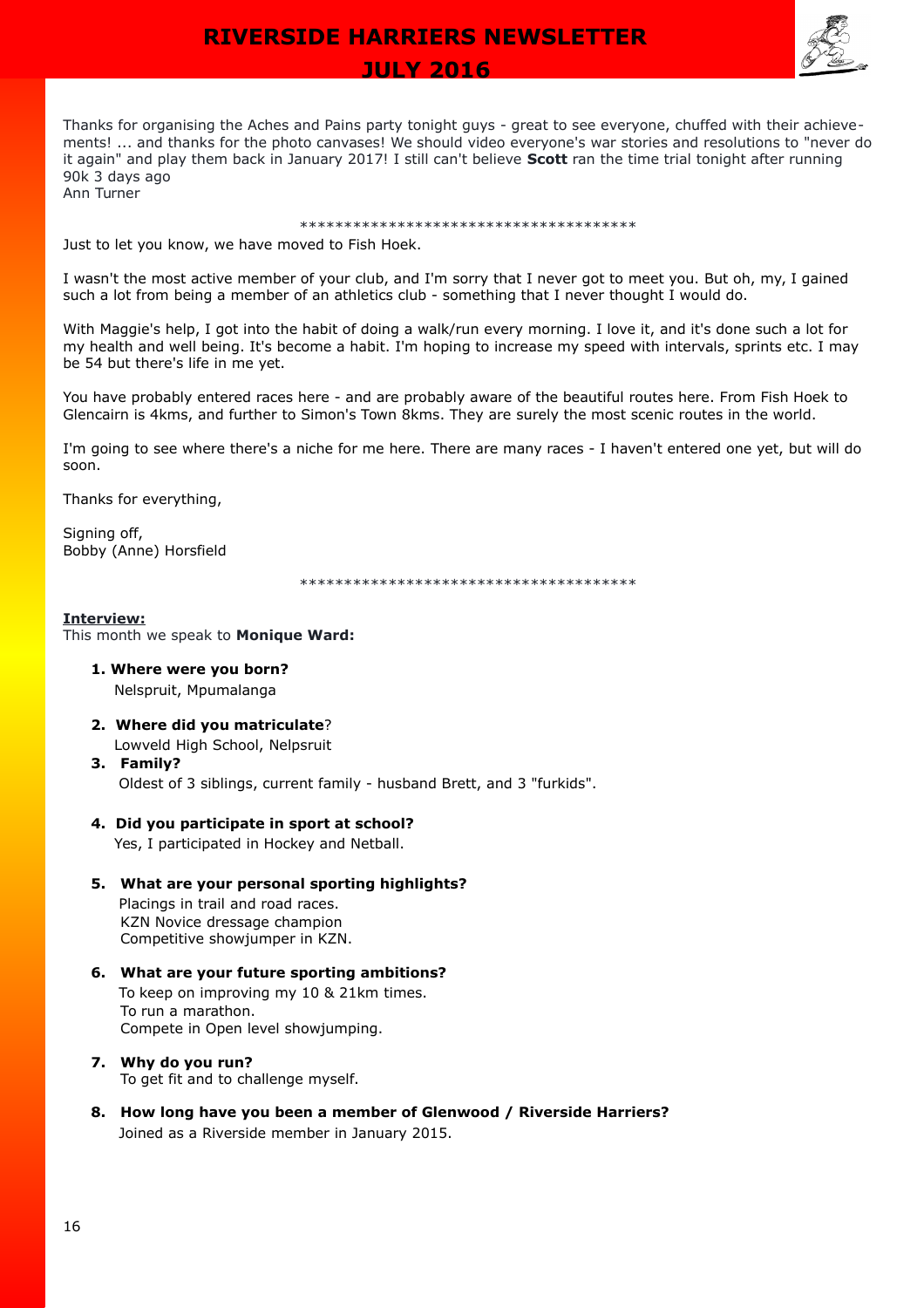

### 9**. What does the club mean to you?**

A great bunch of friends who support, encourage and motivate each other, are awesome company and are always up for fun.

# **10. Profession?**

School teacher.

# **11. Other sporting activities?** Competitive Showjumping and Dressage.

# **12. Hobbies & interests?**

Painting, reading, arts & crafts, wildlife, cooking and Mountain biking.

### **13. Any disappointments in sport?**

None that spring to mind.

## **14. Message for newcomers to running / walking?**

 Don't give up, in the beginning it's hard and it hurts.... but it does get better quickly! It's a great way to meet new people and grow friendships



## **Quotes of the month:**

**Louis Botha** (after being married to **Jackie** for 47 years):"The first 45 years are the most difficult". **Chantel Robins** (on why she did not pull out after tearing calf muscles and getting a stress fracture….) :"Every body told me I would experience pain".

| <b>Birthdays:</b> |                      |      |                  |     |                       |  |  |  |
|-------------------|----------------------|------|------------------|-----|-----------------------|--|--|--|
| June              | Name                 | July | Name             | Aug | Name                  |  |  |  |
| 1                 | Krystel Terblanche   | 9    | Jane Brett       | 6   | Helen Marshall        |  |  |  |
| 1                 | Neela Naidoo         | 10   | Coleen Hanekom   | 8   | Alvinesh Sookoo       |  |  |  |
| $\overline{2}$    | Donovan Calvert      | 12   | Gordon Truluck   | 11  | Adelle Alison         |  |  |  |
| $\overline{7}$    | Greg Labuscagne      | 12   | Graeme Philips   | 13  | Nicholus Mhlengana    |  |  |  |
| 9                 | Vanessa Julius       | 12   | Paul Ginn        | 17  | Lynda Hoppe           |  |  |  |
| 10                | Craig Bergset        | 17   | Eric Prange      | 17  | <b>Brad Rochat</b>    |  |  |  |
| 11                | Patrick Rostenne     | 18   | Angela Johnson   | 18  | Graham Christensen    |  |  |  |
| 14                | Clare Ramsay         | 18   | Pam Jones        | 19  | Louis Botha           |  |  |  |
| 19                | Nic Tingle           | 20   | Ampie Niehaus    | 19  | Shan McClelland       |  |  |  |
| 21                | <b>Tracy Chalker</b> | 22   | Craig Tibshraeny | 21  | Sithembiso Mgabyne    |  |  |  |
| 21                | Taryn Mundell        | 25   | Taryn Stubbs     | 23  | Di Ching              |  |  |  |
| 25                | Margie Liddiatt      | 26   | Larry Wood       | 23  | Michelle Maharaj      |  |  |  |
| 25                | Elizabeth Perkins    |      |                  | 25  | Nicci Willis          |  |  |  |
| 26                | Lea Hollinshead      |      |                  | 27  | Vicki Freemantle      |  |  |  |
| 28                | Lindsey Rogerson     |      |                  | 28  | Lee-Anne Lock         |  |  |  |
| 29                | Ivan Freese          |      |                  | 28  | Robyn Pitot           |  |  |  |
| 30                | Wessel Cronje        |      |                  | 30  | <b>Bruce Anderson</b> |  |  |  |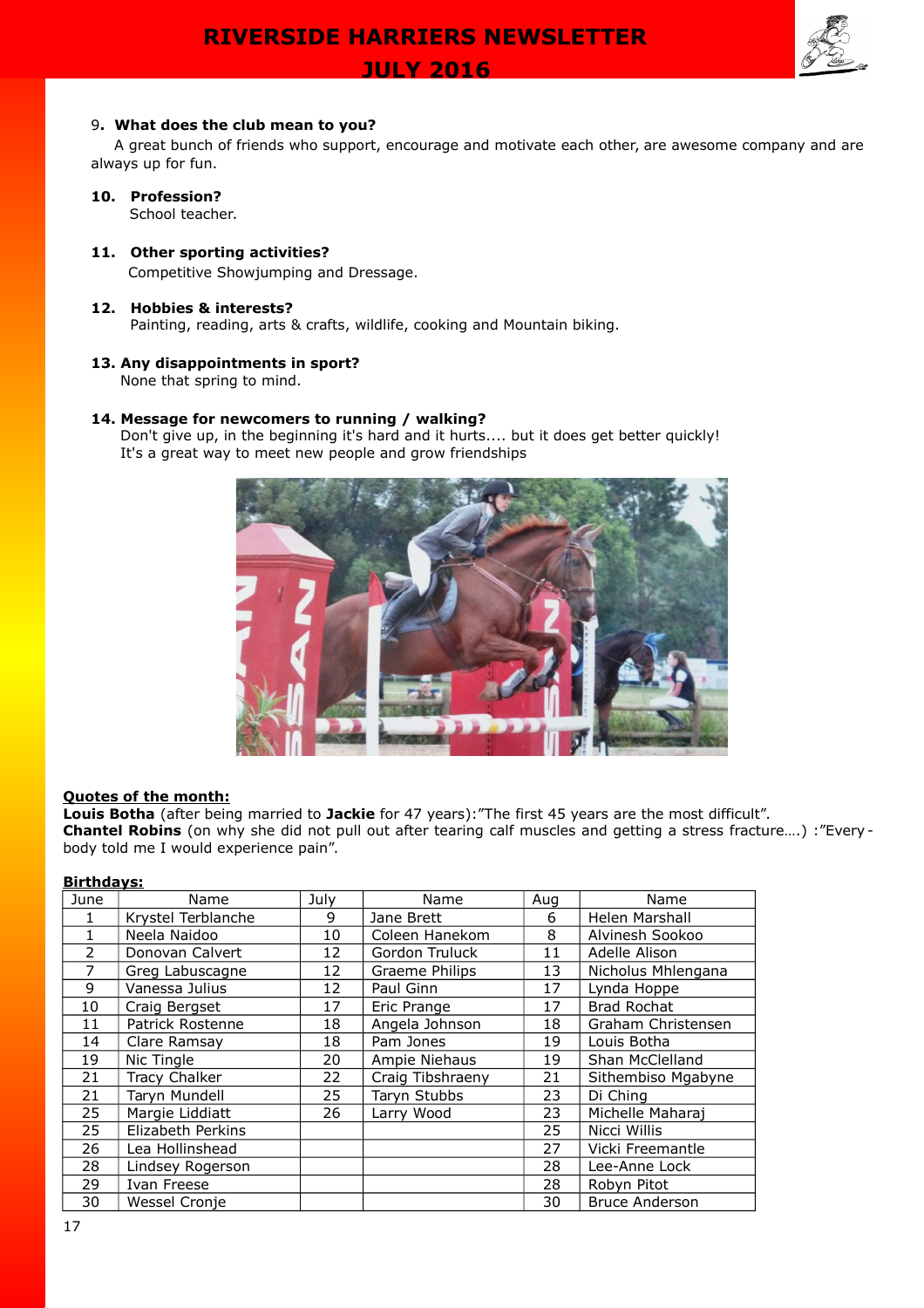

 **JULY 2016** 

# **HUMOUR:**

Two snails were walking along and suddenly saw an apple tree, with 1 big apple right on top. "See that apple? Let's go and eat it". "No you silly, it is not ripe". "It will be by the time we get there".

# 6. **2016 COMMITTEE MEMBERS:**

**Chairman :** Clare Mangan (031 3031422 -w ) **Social Conveners** : Leslie Ogle & Debbie Marshall **Walkers**: Leslie Ogle **Kit** : Nicola Hewitt **Treasurer:** Eric Prange **Secretary** : Emile Streicher (083 449 8308 -cell; [estreicher@absamail.co.za\)](mailto:estreicher@absamail.co.za) **Road Captain** : Craig Speirs **Social Media/PRO :** Dale Johnson

7. **2016 RACE DATES:**

Ref the KZNA booklet and weekly mails for full race details.